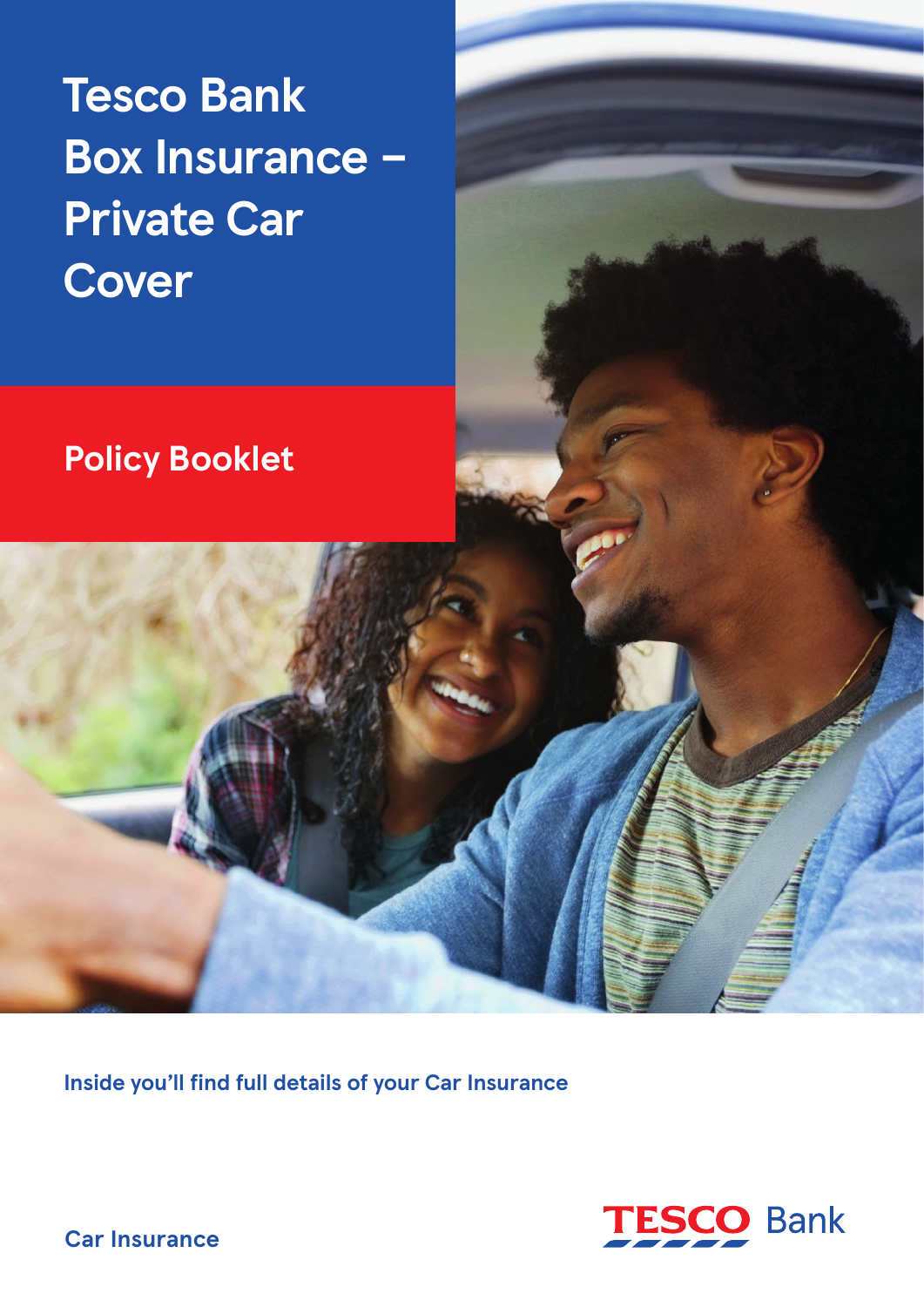# **Contents**

# **[Welcome to Tesco Bank Box Insurance](#page-2-0) 2 [Contract of insurance](#page-2-0) 2 [About us](#page-3-0) 3 [Insurance Fraud Bureau Cheat line](#page-3-0) 3 [What products do we offer?](#page-3-0) 3 [Definitions](#page-4-0) 4 [Important terms of your policy](#page-5-0) 5 [Changes to your insurance](#page-7-0) 7 [Black box installation](#page-8-0) 8 [Unacceptable driving behaviour](#page-8-0) 8 [Automatic renewal](#page-8-0) 8 [Accident Alert](#page-9-0) 9 [How to contact us](#page-9-0) 9 [Section 1 Accidental damage](#page-10-0) 10 [Section 2 Fire and theft](#page-10-0) 10 [How we will deal with your claim – Sections 1 and 2](#page-11-0) 11 [Section 3 Liability to other people](#page-13-0) 13 [Section 4 Use by the motor trade, hotels and car parks](#page-14-0) 14 [Section 5 Glass in windscreens or windows 14](#page-14-0) [Section 6 Using your car abroad](#page-15-0) 15 [Section 7 Personal accident benefits](#page-16-0) 16 [Section 8 Medical expenses](#page-16-0) 16 [Section 9 Personal belongings](#page-16-0) 16 [Section 10 No Claim Discount](#page-17-0) 17 [Section 11 Motor Legal Protection \(Tesco Legal Guard\)](#page-18-0) 18 [Section 12 General conditions](#page-21-0) 21 [Section 13 General exceptions](#page-25-0) 25 [Notifying claims and our claims service](#page-28-0) 28 [If we do not provide the expected service](#page-29-0) 29**

**Page**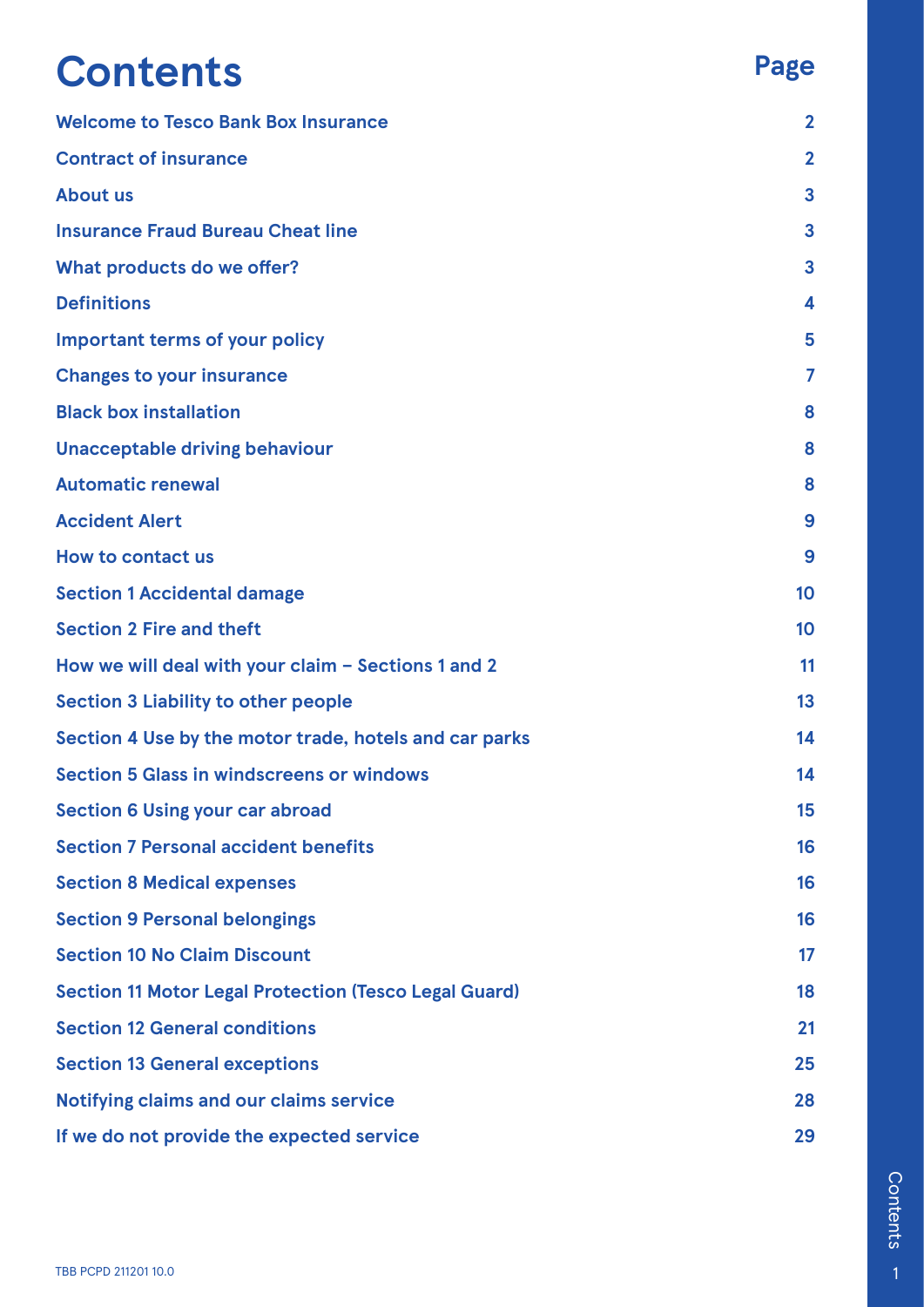# <span id="page-2-0"></span>**Private Car Policy Document**

**This is your Private Car Policy Document. Please read it carefully together with your current Statement of Fact, Schedule, the Certificate of Motor Insurance and Important Information. These documents form the basis of your contract with Us. All documents are available in Your Portal at https://boxins.tescobank.com/customer-portal**

### **Welcome to Tesco Bank Box Insurance**

Thank **you** for choosing Tesco Bank Box Insurance which is arranged and administered by Aioi Nissay Dowa Insurance UK Limited; one of the UK's leading providers of telematics car insurance.

This is **your** Private Car **Policy** Document and forms part of **your policy** along with:

- **your Statement of Fact**;
- **your Schedule** (including any **endorsements** on it);
- **your Certificate of Motor Insurance**; and
- **our** Important Information.

**You** must read all these documents. If **you** need to make a claim, or contact **us** to tell **us** about any changes, then **you** will need to refer to these documents.

**IMPORTANT**: Please contact **us** on 0330 022 2202 if any information on these documents is incorrect.

**You** must also tell **us** as soon as practicably possible if any of this information is incorrect or incomplete, or if there are any changes to this information before or during any **period of policy cover**.

If **you** do not inform **us** about any inaccuracy or change, it may affect any claim **you** make or could result in **your** insurance being invalid. It is an offence under the **Road Traffic Acts** to make a false statement or to misrepresent or withhold information for the purposes of obtaining a **Certificate of Motor Insurance**.

**We** wish to protect the environment, and therefore **we** will communicate everything in an electronic format unless **you** have specifically requested otherwise. Where electronic communication is selected then all **our** correspondence with **you** will be by electronic means, including **your** future renewal invitations. If **you** have requested paper communications, then **we** will issue all **your** policy documentation (including **your Certificate of Motor Insurance**, **Statement of Fact**, Policy **Schedule**, Insurance Product Information Document, Private Car Policy Document and Renewal Invitation) to **you** in this format. **We** may still email **you** on other matters related to **your policy**, **your** driving performance and general driver safety issues so it is important that **we** have **your** correct email address.

# **Contract of insurance**

**Your policy** forms a contract of insurance between **you** and **us**. Except as otherwise provided for by law or expressly stated in this **policy**, no other third party shall have any rights under this **policy** or the right to enforce any part of it. In return for **you** paying or agreeing to pay the **premium** required, **we** have agreed to insure **you** subject to the terms, conditions, exclusions and **endorsements** contained in **your policy** and noted on **your Schedule** against such liability, loss or damage occurring within the **territorial limits** during the **period of policy cover**. English law will apply to this contract unless **we** have otherwise agreed in writing. This contract is written in English and any associated communications will be in English.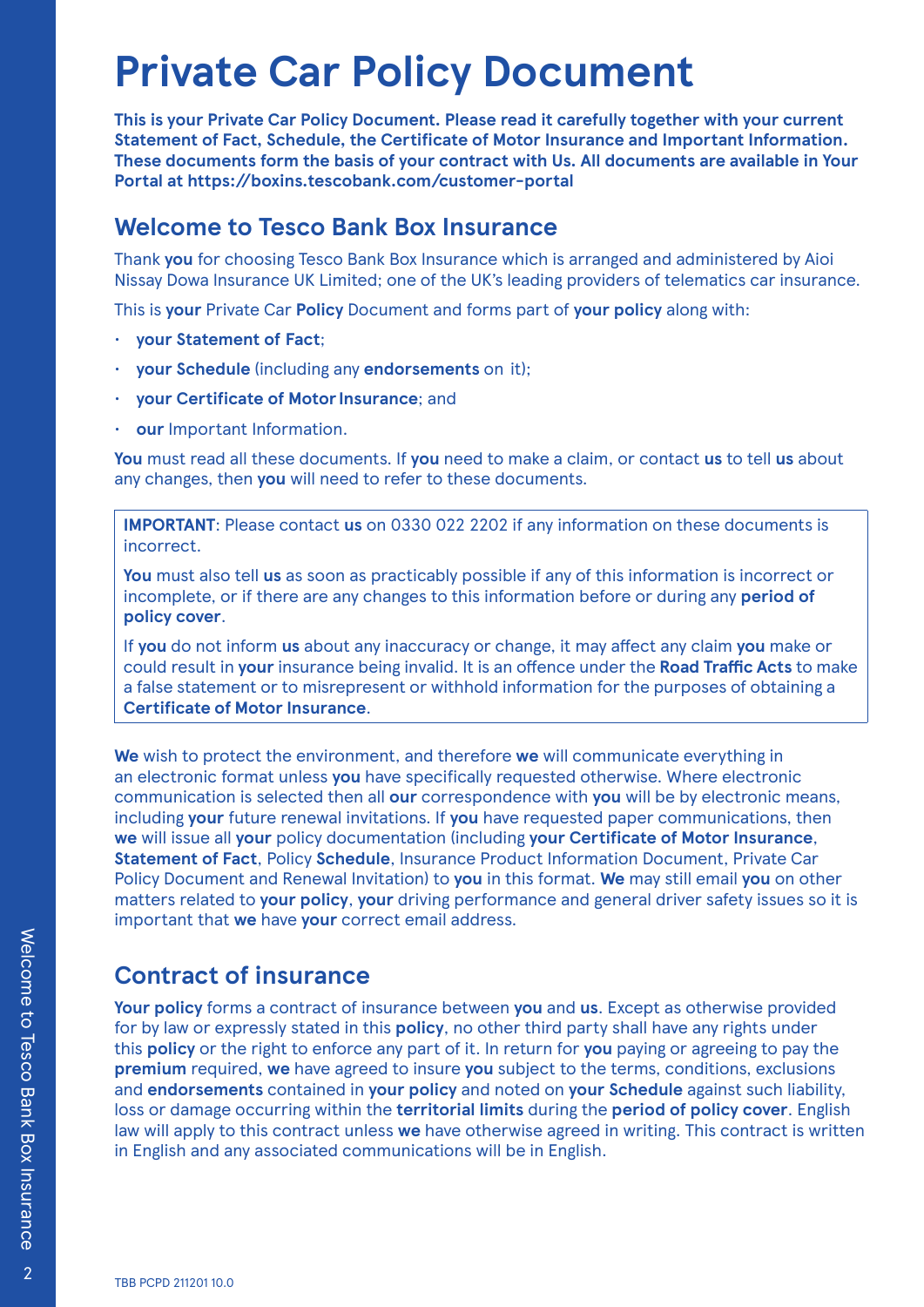### <span id="page-3-0"></span>**About us**

Aioi Nissay Dowa Insurance UK Limited (the insurer and administrator of Tesco Bank Box Insurance) is authorised by the Financial Conduct Authority, and authorised and regulated by the Prudential Regulation Authority, Financial Services Register number 816870. Aioi Nissay Dowa Insurance UK Limited is registered in England and Wales (Company Number: 11105895), registered office: 52-56 Leadenhall Street, London EC3A 2BJ.

## **Insurance Fraud Bureau Cheat line**

To protect our policyholders, we are members of the Insurance Fraud Bureau (IFB). If you suspect insurance fraud is being committed, you can report this on their confidential cheat line on 0800 422 0421.

# **What products do we offer?**

We underwrite the private car insurance policies (except Section 11 of your Private Car Policy Document), with incorporated Motor Legal Protection (Tesco Legal Guard - Section 11) underwritten by AmTrust Europe Limited (AEL). We have authorised Arc Legal Assistance Limited (ALAL) to administer the insurance under Section 11.

For our optional extras (which run alongside our car insurance policies):

- Tesco Bank Key Cover is underwritten by Ageas Insurance Limited and claims are handled by Keycare Limited (trading as Keycare)
- Tesco Bank Breakdown Cover is provided by RAC Motoring Services and/or RAC Insurance Limited

Full details about each of the companies above are contained within the respective Policy Documents.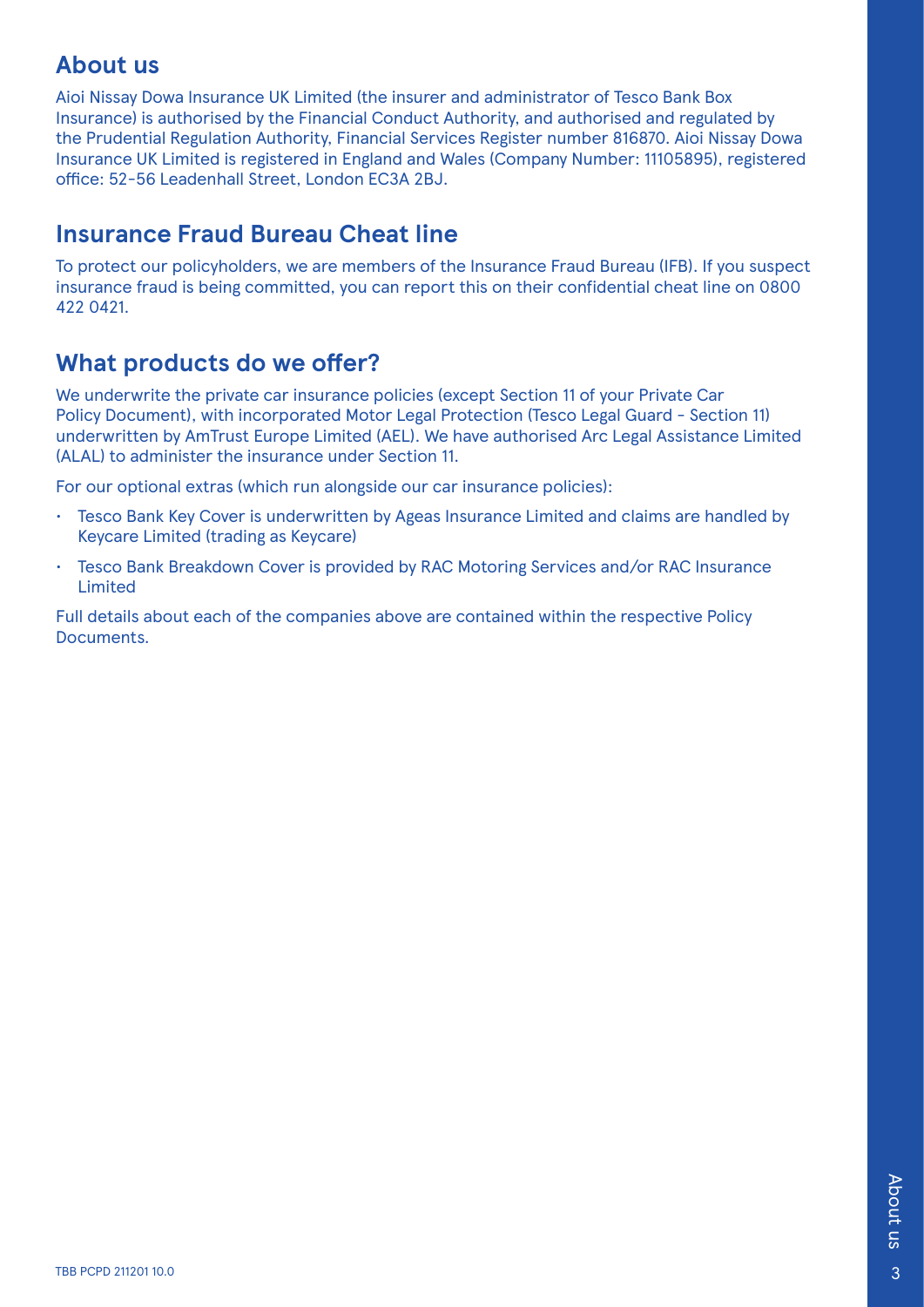# <span id="page-4-0"></span>**Definitions**

Wherever the following words and phrases appear in **your policy** they will have the meaning given below unless stated otherwise. Section 11 (Motor Legal Protection) uses a different set of definitions which are detailed in that section.

| <b>Accessories</b>                                 | The parts of your car which are not directly related to how it works as a<br>vehicle - these include in-car entertainment, such as radios.                                                                                                                                                                                                                                                                                                                                                                                                                                                                                                                                             |
|----------------------------------------------------|----------------------------------------------------------------------------------------------------------------------------------------------------------------------------------------------------------------------------------------------------------------------------------------------------------------------------------------------------------------------------------------------------------------------------------------------------------------------------------------------------------------------------------------------------------------------------------------------------------------------------------------------------------------------------------------|
| <b>Black box</b>                                   | A telematics device fitted to your car which provides data to us based on the<br>use of your car.                                                                                                                                                                                                                                                                                                                                                                                                                                                                                                                                                                                      |
| <b>Bonus Miles</b>                                 | Bonus Miles are additional miles awarded by Tesco Bank Box Insurance to<br>encourage and reward safe driving. Details of how you could earn up to<br>100 Bonus Miles each month can be found in Your Portal at https://boxins.<br>tescobank.com/customer-portal/                                                                                                                                                                                                                                                                                                                                                                                                                       |
| <b>Certificate</b><br>of Motor<br><b>Insurance</b> | A document which evidences that you have the insurance required by law,<br>showing who can drive your car and for what purposes it can be used.                                                                                                                                                                                                                                                                                                                                                                                                                                                                                                                                        |
| <b>Driving</b>                                     | <b>Driving</b> a motor vehicle and/or being in charge of a motor vehicle for the<br>purpose of driving it.                                                                                                                                                                                                                                                                                                                                                                                                                                                                                                                                                                             |
| <b>Endorsement</b>                                 | A clause which changes the terms of your policy. Any endorsements are<br>shown in your Schedule.                                                                                                                                                                                                                                                                                                                                                                                                                                                                                                                                                                                       |
| Excess(es)                                         | The amount you will have to pay towards any claim. Your Schedule shows the<br>amount of excess applicable for each driver and any other excesses due. You<br>are responsible for the excess even if the incident is not your fault.                                                                                                                                                                                                                                                                                                                                                                                                                                                    |
| Insurer(s)                                         | All sections of this policy except Section 11: Aioi Nissay Dowa Insurance UK<br>Limited. Registered in England and Wales (Company Number: 11105895) at<br>7th Floor, 52-56 Leadenhall Street, London, EC3A 2BJ. Authorised by the<br>Prudential Regulation Authority and regulated by the Financial Conduct<br>Authority and the Prudential Regulation Authority (Financial Services Register<br>Number: 816870).                                                                                                                                                                                                                                                                      |
|                                                    | For Section 11 of this policy (Motor Legal Protection): AmTrust Europe Limited<br>(AEL) (Company number: 1229676 and Financial Services Register number:<br>202189). AEL is authorised by the Prudential Regulation Authority and<br>regulated by the Financial Conduct Authority and the Prudential Regulation<br>Authority. The insurer has authorised Arc Legal Assistance Limited (ALAL),<br>registered in England number 04672894, registered address; The Gatehouse,<br>Lodge Park, Lodge Lane, Colchester, Essex, CO4 5NE; to manage and provide<br>the insurance under Section 11. ALAL is authorised and regulated by the<br>Financial Conduct Authority registration 305958. |
| <b>Main driver</b>                                 | The person who drives your car most of the time, whether for social purposes<br>or for travel to and from a place of business, duty or study.                                                                                                                                                                                                                                                                                                                                                                                                                                                                                                                                          |
| <b>Market value</b>                                | The cost of replacement with one of the same make, model and specification,<br>taking into account the age, mileage and condition where applicable.                                                                                                                                                                                                                                                                                                                                                                                                                                                                                                                                    |
| <b>Miles</b>                                       | The distance travelled by your car and recorded by the black box fitted to<br>your car, which can be viewed in Your Portal at https://boxins.tescobank.<br>com/customer-portal/                                                                                                                                                                                                                                                                                                                                                                                                                                                                                                        |
| <b>Period of</b><br><b>Policy Cover</b>            | The length of time covered by this policy, as shown in the Schedule, and any<br>further period the cover is renewed for.                                                                                                                                                                                                                                                                                                                                                                                                                                                                                                                                                               |
| <b>Policyholder</b>                                | The individual whose name is shown on the <b>Schedule</b> and the <b>Certificate of</b><br><b>Motor Insurance.</b>                                                                                                                                                                                                                                                                                                                                                                                                                                                                                                                                                                     |
| <b>Policy</b>                                      | Your Statement of Fact, this document, your Schedule, your Certificate of<br>Motor Insurance and our Important Information.                                                                                                                                                                                                                                                                                                                                                                                                                                                                                                                                                            |
| <b>Policy Miles</b>                                | Policy Miles are the number of miles upon which your annual premium is<br>based, as shown on your Schedule.                                                                                                                                                                                                                                                                                                                                                                                                                                                                                                                                                                            |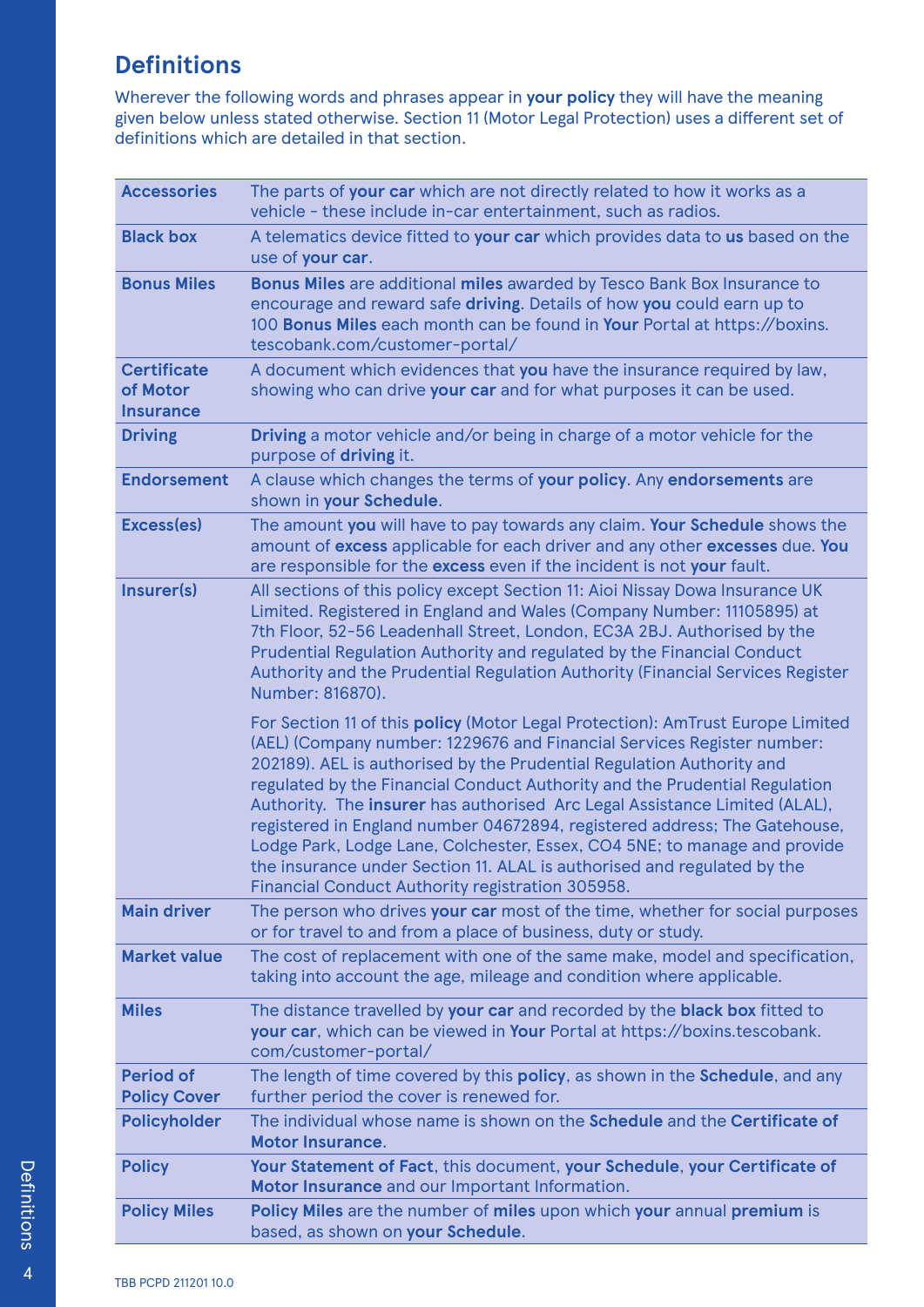<span id="page-5-0"></span>

| <b>Premium</b>                      | The amount of money that you pay for your policy, as shown on your<br>Schedule (Note: This does not include any charges levied by us in our<br>Important Information).                                                                                                   |
|-------------------------------------|--------------------------------------------------------------------------------------------------------------------------------------------------------------------------------------------------------------------------------------------------------------------------|
| <b>Road Traffic</b><br><b>Acts</b>  | Any Acts, laws or regulations, which govern the driving or use of any motor<br>vehicle in Great Britain, Northern Ireland, the Isle of Man and the Channel<br>Islands.                                                                                                   |
| <b>Schedule</b>                     | The latest document which confirms the:                                                                                                                                                                                                                                  |
|                                     | period of policy cover                                                                                                                                                                                                                                                   |
|                                     | name of the <b>policyholder</b> , and                                                                                                                                                                                                                                    |
|                                     | sections of this policy which apply.<br>$\bullet$                                                                                                                                                                                                                        |
| <b>Statement of</b><br><b>Fact</b>  | The latest document which confirms all the details supplied by you or<br>someone on your behalf.                                                                                                                                                                         |
| <b>Territorial</b><br><b>Limits</b> | Your policy applies in Great Britain and Northern Ireland. This includes while<br>your car is being transported between them.                                                                                                                                            |
| <b>Terrorism</b>                    | Terrorism means any act or acts including but not limited to:                                                                                                                                                                                                            |
|                                     | the use or threat of force and/or violence and/or                                                                                                                                                                                                                        |
|                                     | harm or damage to life or to property (or the threat of such harm or<br>damage) including but not limited to harm or damage by nuclear, chemical,<br>biological and/or radiological means,                                                                               |
|                                     | when any such act is committed by any person(s) or group(s) of people in<br>whole or in part for political, religious, ideological or similar purposes, or is<br>claimed to be committed in whole or in part for such purposes.                                          |
| <b>Top Up Miles</b>                 | Top Up Miles are additional miles you can buy if you need to drive further than<br>your Policy Miles.                                                                                                                                                                    |
| We, Our, Us                         | Aioi Nissay Dowa Insurance UK Limited as insurer and administrator.                                                                                                                                                                                                      |
| You, Your                           | The person named as the policyholder in the Schedule and Certificate of<br><b>Motor Insurance.</b>                                                                                                                                                                       |
| <b>Your car</b>                     | Any vehicle described in the Schedule (including accessories and spare parts<br>specifically designed to be fitted to your car, which are kept in your car or<br>locked in your private garage) and for which we have issued a Certificate of<br><b>Motor Insurance.</b> |
|                                     | In Section 3 of your policy it also includes a trailer, caravan or broken-down<br>motor vehicle while attached to your car for towing.                                                                                                                                   |

# **Important terms of your policy**

When **you** buy **your** insurance from **us**, **we** issue **you** with a **Certificate of Motor Insurance** and provide cover to **you** subject to the terms of **your policy** for the **period of policy cover**.

When **you** take out **your policy we**'ll install a **black box** in **your car**. The **black box** will record the following information about **your driving** and the location of **your car**, including but not limited to:

- the time of day **you** drive
- the speed **you** drive at on different sorts of roads
- the location of **your car** both when it is moving and when it is stationary
- how smoothly **you** drive
- if **you** take breaks on long journeys
- **your** motorway mileage
- **your** total mileage.

Periodically **we** will review your **Bonus Miles** score and contact **you** to discuss **your** results and offer advice on how a poor score can be improved.

**We** will use this data to assess **your driving** behaviour and determine how safely **you** drive, for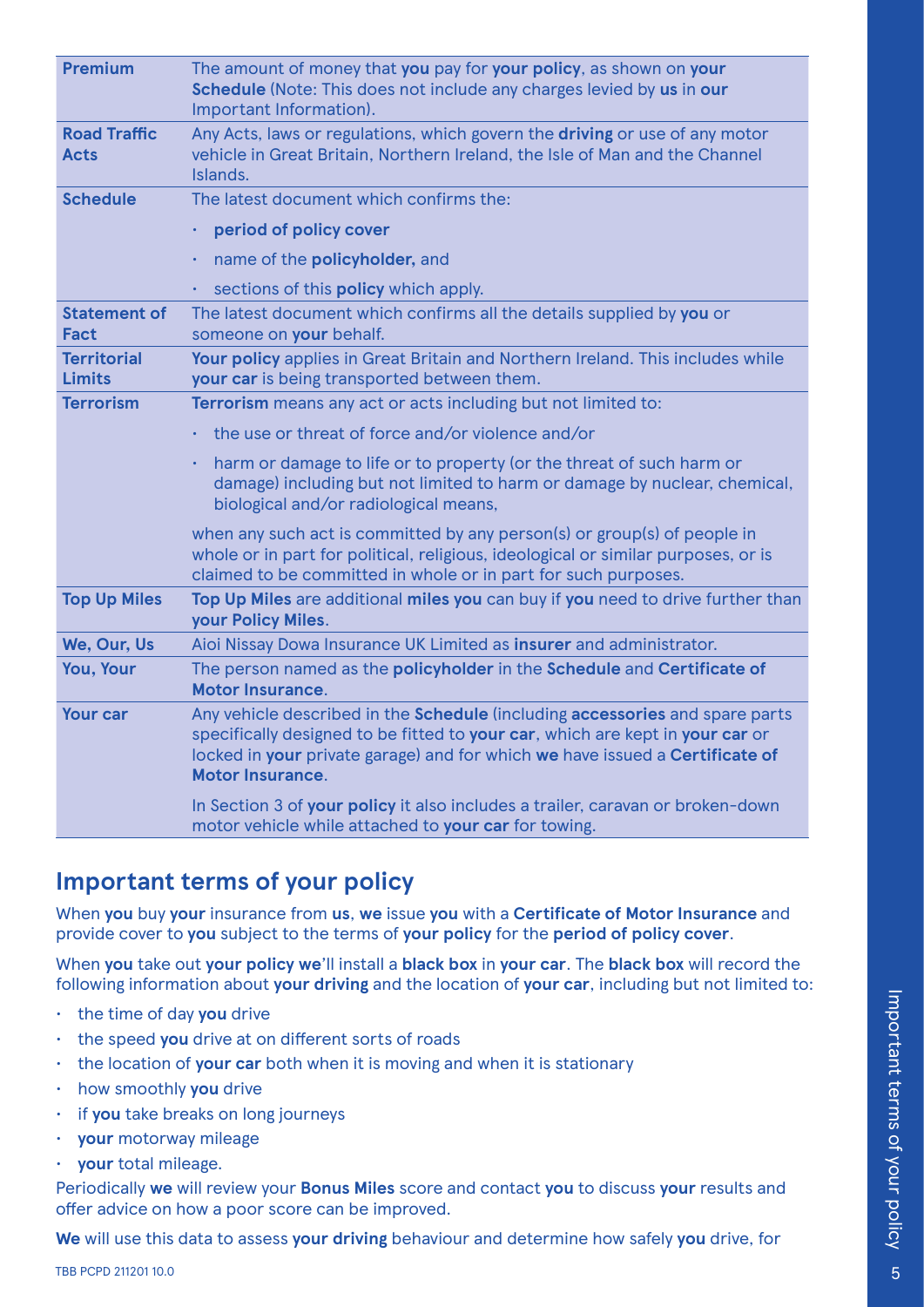example, by calculating **your Bonus Miles** and identifying any breach of the Unacceptable **Driving** condition. **You** must ensure that any driver **driving** under this section is made aware that the **driving** data will be used in line with **our** Privacy Notice and will be available to view on **Your** Portal. It may also affect **your policy** in the future.

**Important:** Refer to the Privacy Notice which will explain how **we** use **your** information, what **we** collect, why **we** collect it and who **we** share it with.

**Your** cover is connected to the **miles you** drive. **You** pay for a set number of **Policy Miles** which are measured by a **black box** fitted to **your car**.

If **you** use up all **your Policy Miles** before the end of the **period of policy cover**, **you** can buy more **miles**, known as **Top Up Miles**. **You** can buy **Top Up Miles** in bundles of 250, 500, 1,000 or 2,000 **miles** at any time during the term of **your policy**. **Top Up Miles** will be charged at **your** cost per mile rate.

**You** can also increase **your miles** by earning **Bonus Miles**, which are awarded for safe **driving**.

If **you** have not used all **your miles** when **your policy** is due to be renewed, then any unused **Top Up Miles** and **Bonus Miles** will be credited to **your** overall **miles** for the next **period of policy cover**. Any of the original **Policy Miles** that are unused will not be credited to the next **period of policy cover**, and there is no financial exchange for any unused **miles**.

When **you** renew **your policy**, **you** will receive a new allocation of **Policy Miles**. Any Top Up and **Bonus Miles** that have been rolled over into the next **period of policy cover** will be used first before the new **Policy Miles**. If **you** exceed **your Policy Miles** at any time and do not purchase **Top Up Miles** or receive **Bonus Miles your policy** will be cancelled.

If **your car** is being used by any driver and is covered by any other insurance policy then any **miles** driven in **your car** will still be deducted from **your** overall **miles** and any **driving** data collected may still be used to assess **your driving** behaviour and determine how safely **your car** has been driven.

Please note that although **you** can start earning **Bonus Miles** immediately **you** will not be able to see them on **Your** Portal until a month and seven days after **your policy** has started.

Only the **policyholder** and any people listed under Section 5 of **your** current **Certificate of Motor Insurance** may drive **your car**.

This **policy** does not provide cover for **you** or any people listed under Section 5 of **your** current **Certificate of Motor Insurance** to drive other vehicles.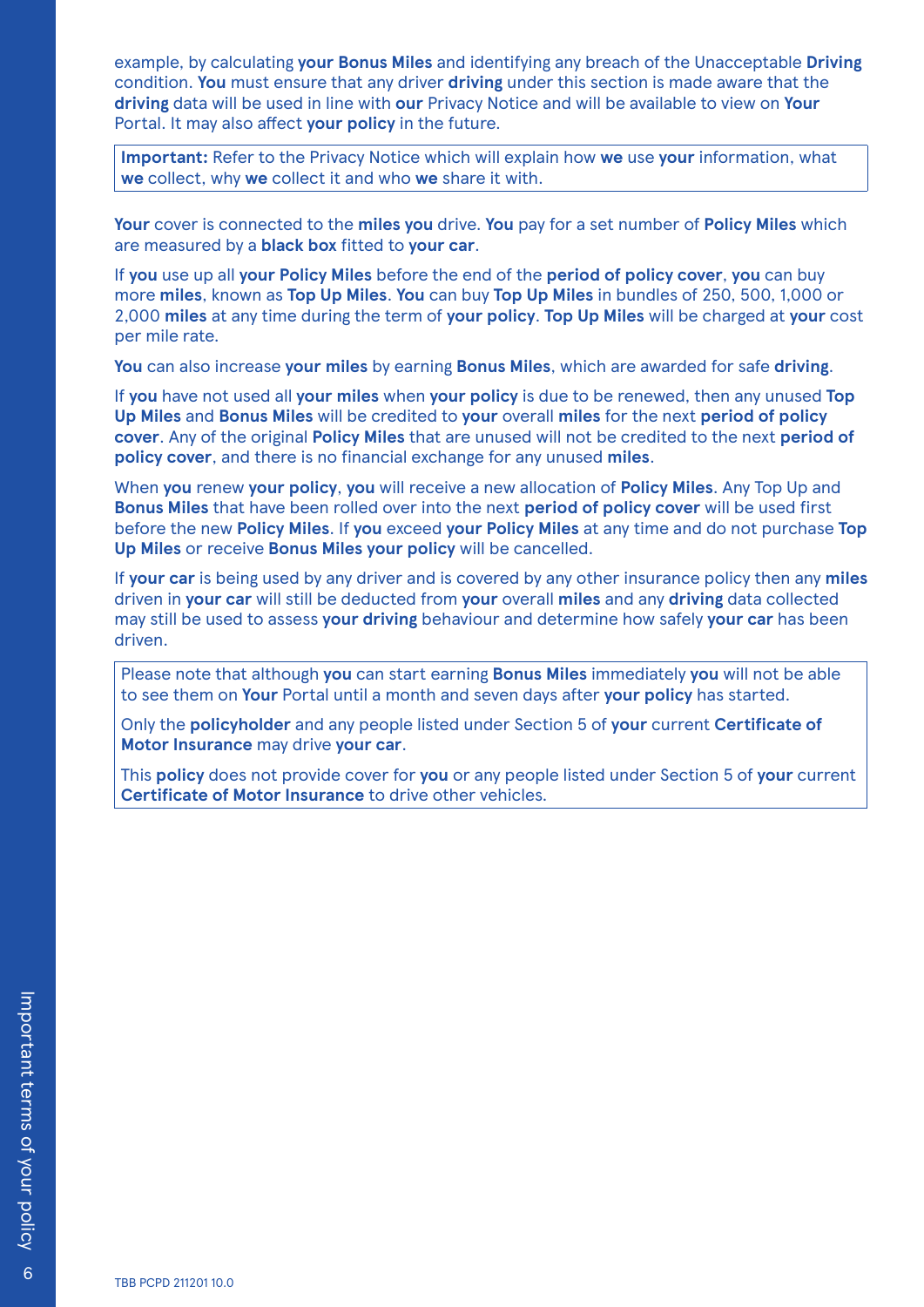## <span id="page-7-0"></span>**Changes to your insurance**

**You** must tell **us** as soon as practicably possible about any changes to the information that **you** have provided which is detailed in **your Statement of Fact**, **Schedule** and **Certificate of Motor Insurance**.

The following are some examples of the changes (this is not an exhaustive list) **you** must tell **us** about:

- a change of **your car** (including additional cars) or a change of its registration mark
- all changes **you** or anyone else make to **your car** if these mean **your car** is different from the manufacturer's standard specification (whether the changes are mechanical or cosmetic)
- a change of address
- a change of garaging arrangements
- a change of job, including any part-time work by **you** or other drivers, or a change in the type of business or having no work
- a change in the use of **your car**
- a change to the **main driver** of **your car**
- a change in the **driving** licence conditions of any driver on the **policy**
- details of any driver **you** have not told **us** about before, or who is excluded by the **Certificate of Motor Insurance**, but who **you** now want to drive
- details of any motoring convictions, disqualifications or fixed penalty motoring offences or of any pending prosecutions for any motoring offences of any person allowed to drive
- details of any accident or loss (whether or not **you** make a claim) involving **your car**, or that occurs while **you** are **driving** another of **your** own or anyone else's cars
- details if **you**, or any other person allowed to drive **your car**, suffers from a condition notifiable to the DVLA and **you** have not told the DVLA about it, or any condition for which the DVLA have restricted the **driving** licence. If **you** are in any doubt whether the condition is notifiable **you** should ask the DVLA.

If **you** don't tell **us** about any changes, **we** may not be able to cover **you** if **you** need to make a claim, and in certain circumstances **your policy** could be cancelled by **us**.

**We** may apply a fee for certain changes to **your policy**, in addition to any **premium** charged by **us.** Please refer to **our** Important Information for the level of any charge.

**We** may refuse to continue cover if **you** change **your car** more than three times during the **Period of Policy Cover** and if **we** do continue cover **you** may be asked to provide evidence that **you** are the owner and registered keeper of **your car**.

Need to make a change to **your policy**?

Call: 0330 022 2202

For joint protection and for training purposes telephone calls may be recorded and/or monitored.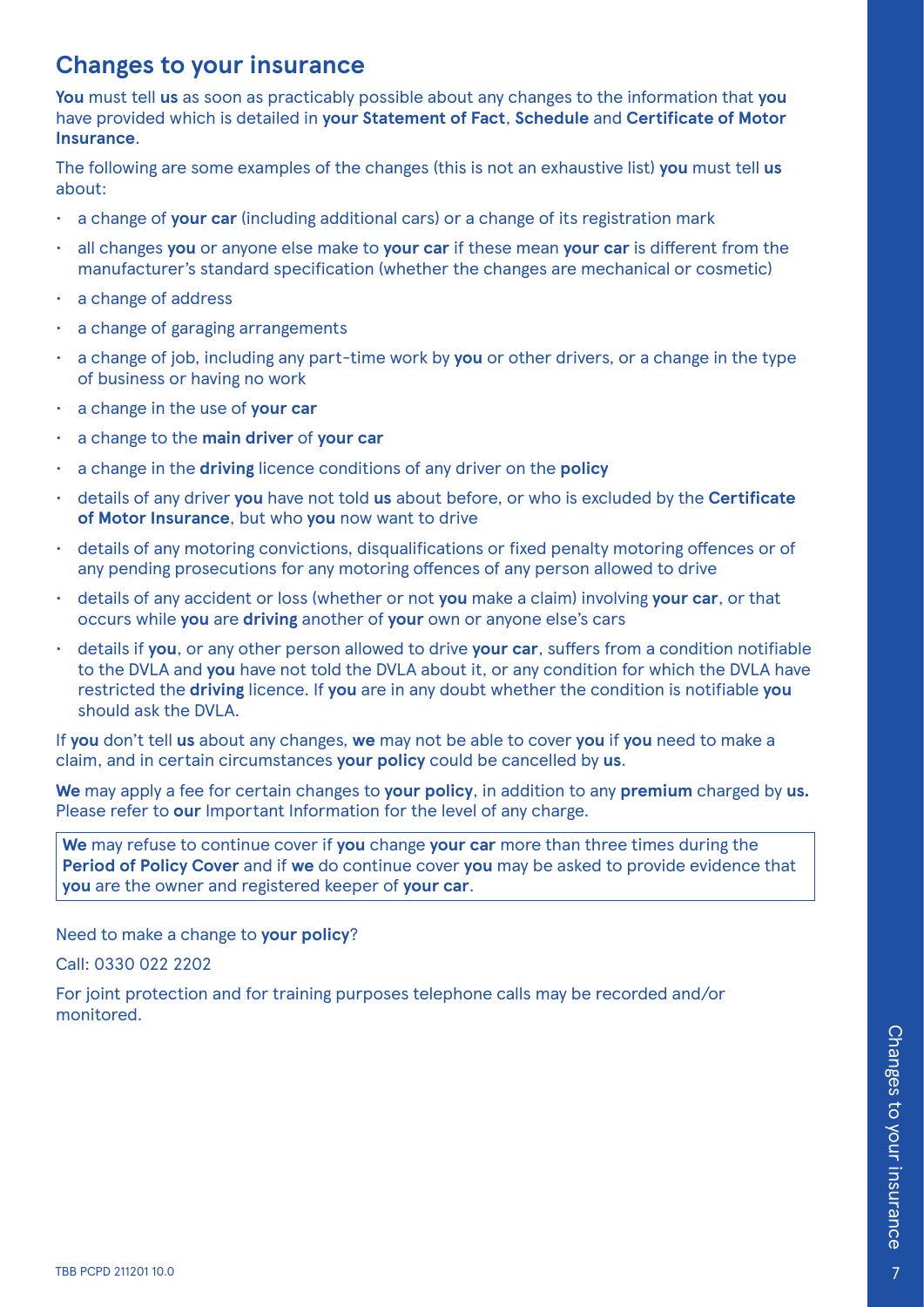### <span id="page-8-0"></span>**Black box installation**

When **you** take out **your policy we** will contact **you** to arrange for a **black box** to be fitted to **your car**. Provided **your policy** is not cancelled there is no additional cost to **you** for:

- the **black box**
- fitting the **black box**
- retrieving data from the **black box**.

**Our** aim is for the **black box** to be fitted within 14 days of **you** arranging a **policy** with **us**, or changing **your car**. The **black box** can be fitted at **your** home or place of work, providing it is safe to fit it at the proposed place. **We** reserve the right to choose an alternative site near **your** home or place of work if necessary. **We** will agree a mutually convenient time for the fitting.

The black box will at all times belong to the telematics provider approved by us.

**We** reserve the right to cancel **your policy**, providing **we** follow the procedure defined in Section 12.6 if **you** do not co-operate in having the **black box** fitted to **your car** within 14 days of **you** arranging **your** cover with **us**, or changing **your car**.

In the event of the **black box** developing a fault, **we** will notify **you** and arrange with **you** a mutually convenient time for a replacement **black box** to be fitted. **You** must give **us** access to **your car** within 7 days of being notified of the fault or, where there are exceptional circumstances that prevent **you** from doing so, within a reasonable time.

If **we** ask, **you** must also allow **us**, or **our** approved supplier to retrieve the **black box** from **your car** in the event that **your policy** is cancelled or **you** do not renew **your policy.**

It is **your** responsibility to ensure that **you** have the agreement of any co-owner, hire purchase company, or other person that has a legal interest in **your car**, to having a **black box** fitted in **your car** before the **black box** is installed. The installation will not affect any car warranty.

### **Unacceptable driving behaviour**

Each month **we** publish an assessment of **your driving** behaviour on **Your** Portal. If **you** persistently receive a RED score for the "Safe Speed" component of **driving** behaviour during the **period of policy cover**, and **we** have given **you** warning to moderate **your** behaviour, **we** reserve the right to cancel **your policy**, providing **we** follow the procedure defined in Section 12.6.

If **you** or any driver exceeds the speed limit by 20 mph or more **we** reserve the right to cancel **your policy**, providing **we** follow the procedure defined in Section 12.6.

If **you** or any driver drives in a manner which **we** reasonably deem to be dangerous to the driver and / or their passengers and / or to other members of the public, including but not limited to racing formally or informally against another motorist, **we** reserve the right to cancel **your policy**, providing **we** follow the procedure defined in Section 12.6.

### **Automatic renewal**

If **you** have opted for automatic renewal, **we** will renew **your policy** using the payment details **you** have previously given, provided your card/instalment details allow this. If **you** have set up an instalment plan, any automatic renewal will be onto this instalment plan instead of charging **your** card.

**We** will only automatically renew **your** policy after issuing **you** with a renewal notice approximately 21 days before the end of your policy. If **you** do not want **us** to automatically renew **your** cover, or **you** would like to opt in to automatic renewal, **you** must contact **us** more than 3 days before your renewal date and advise **us** accordingly. If **you** are not the card or account holder **you** must ensure that the card/account holder has agreed to make the renewal payment and **you** must tell them of any changes to the amount. **Your** renewal payment will be taken from **your** account 3 days before the renewal date. Please check **your** renewal notice for further details when it is available to **you**.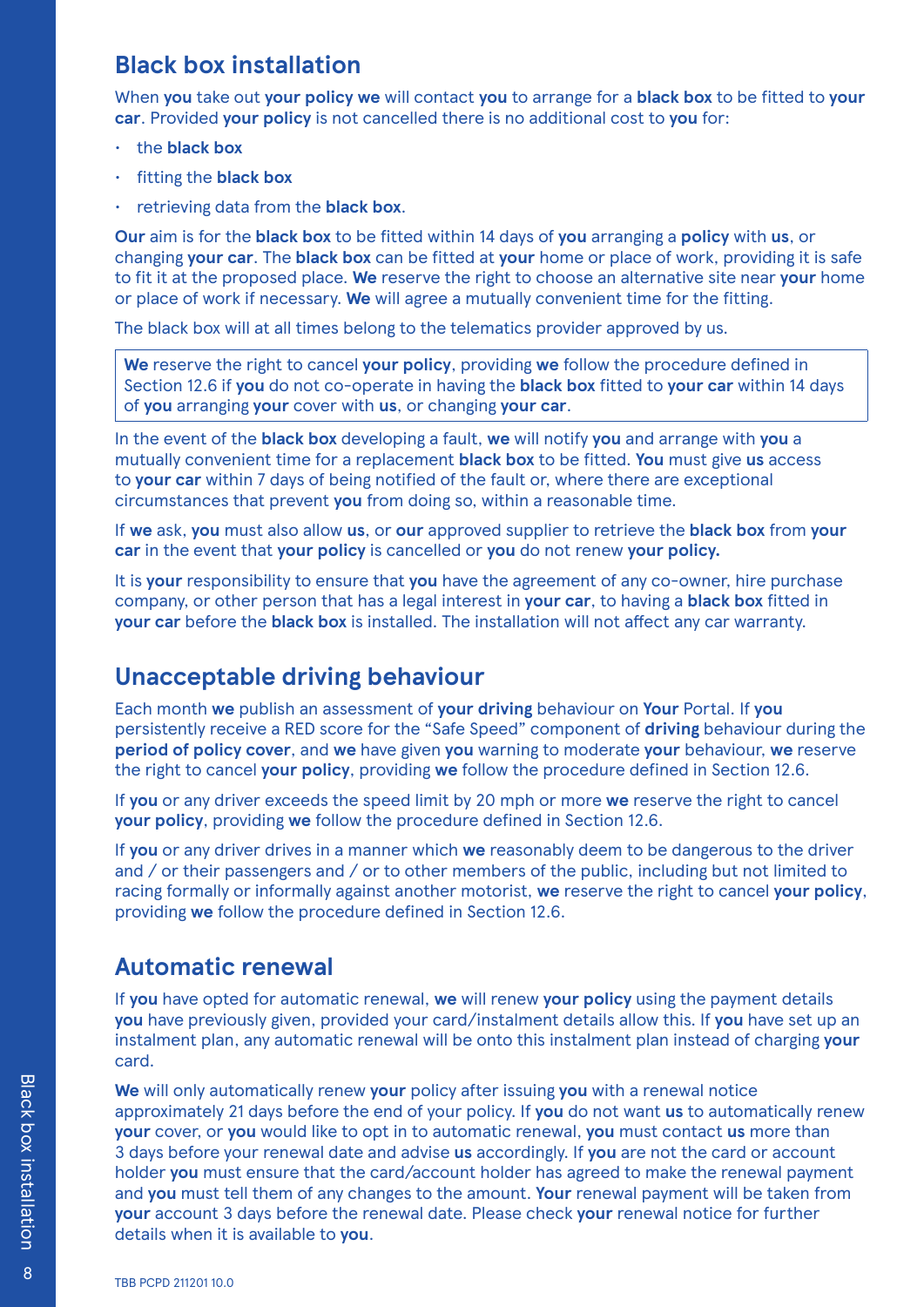<span id="page-9-0"></span>If **you** cancel your automatic renewal, **you** will need to contact **us** before **your policy** expires if **you** want to insure with **us** for another year. **You** can change **your** automatic renewal preference anytime during the policy year by changing this in **Your** Portal, or by contacting **our** team on **0330 022 2202** or on Live Chat.

# **Accident Alert**

An additional benefit of the **black box** is that if **you** are involved in an accident, an alert message may be sent to **us** by the **black box** and, provided **your car** isn't moving, **we** will try to contact **you** by telephone. **We** will aim to take the actions necessary to get **you** on **your** way or, if it is not safe to drive **your car**, **we** will arrange for **your car** to be taken for repair. If **we** cannot contact **you**, **we** will attempt to make contact using the alternative number supplied by **you**. Please ensure that the telephone numbers **you** provide are current and valid. If **you** need to make a claim please call **us** on **0330 022 2525**.

It is important that **you** do not assume that **we** will contact **you**, or any emergency services, after an incident has occurred. While **we** will endeavour to make contact with **you**, and, if **we** think it necessary, the emergency services, **you** should take all appropriate steps to protect **your** safety and report any incident to the appropriate emergency services.

It is also important not to assume that **we** are aware of any incident. **You** must still contact **us** to report any circumstances that could lead to a claim being made on **your policy** (please see Section 12.3 for more details).

### **How to contact us**

To top up **your miles**, please go to https://boxins.tescobank.com/customer-portal/ and log into **Your** Portal.

If **you** need to contact **us** please use one of the following numbers.

| To make a change to your policy or to top up your miles                  | 0330 022 2202 |
|--------------------------------------------------------------------------|---------------|
| To report a motor accident or theft, or to make a claim                  | 0330 022 2525 |
| $\mathrel{\mathsf{I}}$ To make a windscreen claim $\mathrel{\mathsf{I}}$ | 0330 022 9449 |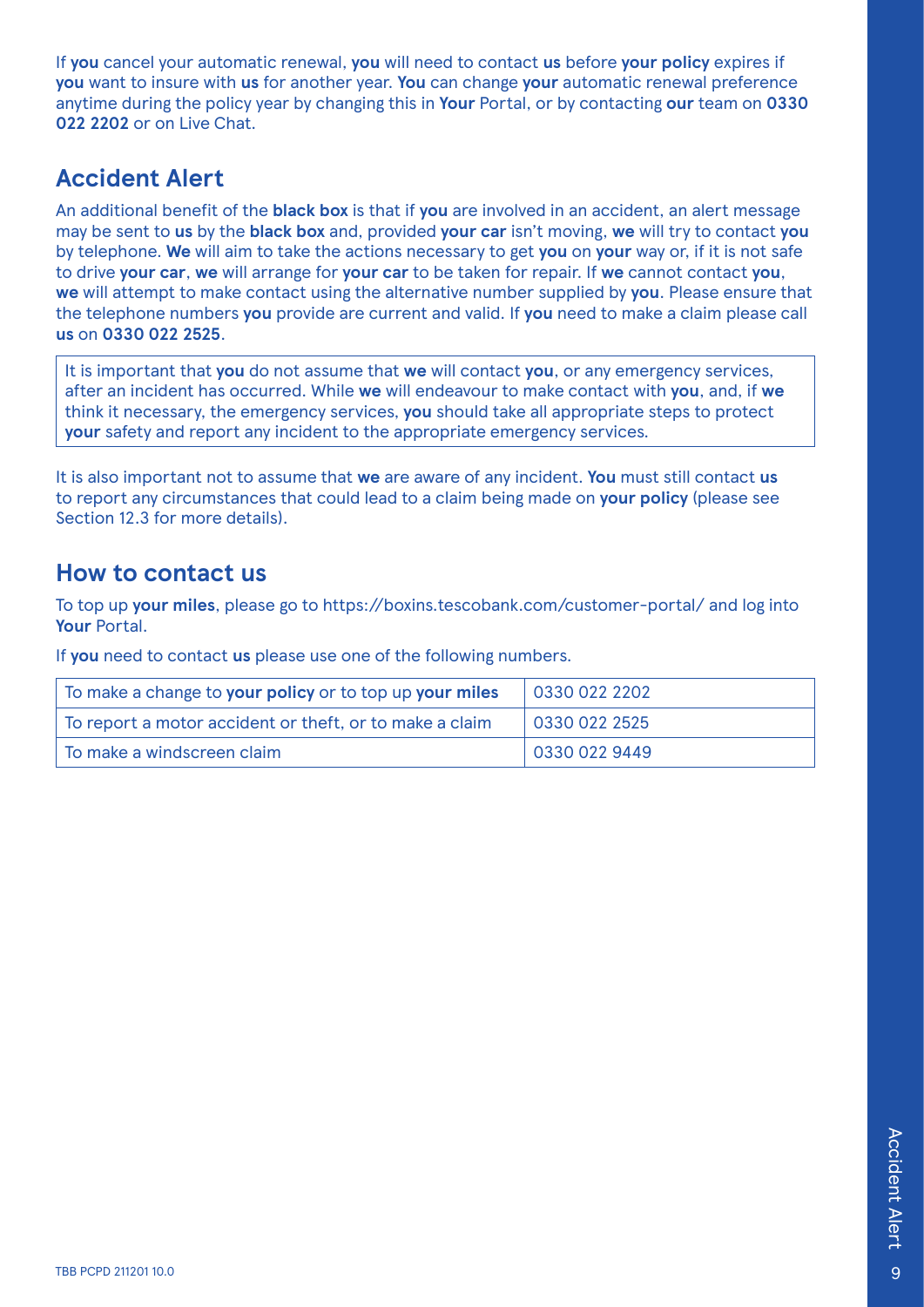# <span id="page-10-0"></span>**Section 1 Accidental damage**

### **What is covered**

If **your car** is damaged or suffers loss by accident, **we** will at **our** choice either:

- pay the cost of repairs to **your car**, if **your car** is economically repairable less any required **excess**, or
- make a cash payment of the **market value** of **your car** at the time of the damage or loss less any required **excess** if it is not economical to repair **your car**.

# **Section 2 Fire and theft**

#### **What is covered**

If **your car** suffers loss or damage by fire, lightning, explosion, theft or attempted theft, **we** will choose to either:

- pay the cost of repairs to **your car**, if **your car** is economically repairable less any required **excess**, or
- make a cash payment of the **market value** of **your car** at the time of the damage or loss less any required **excess** if:
	- it is not economical to repair **your car**, or
	- if your car is stolen but not recovered.

#### **What is not covered under Sections 1 and 2**

- wear and tear, **your car** losing value after or because of repairs, or for any repairs which improve **your car** beyond its condition before the loss or damage happened
- loss or theft of any car keys or lock transmitters, and the resultant cost of replacing any alarms or security devices including the ignition and/or car locks following that loss
- mechanical, electrical, electronic or computer failures, breakdowns or breakages including as a result of the use of incorrect fuel
- damage to **your** tyres caused by braking, punctures, cuts or bursts
- more than the manufacturer's latest list price of any part or accessory as at the date of repair
- loss or damage to your car caused directly by pressure waves from aircraft and other aerial devices travelling at sonic or supersonic speeds
- loss of use of **your car** or any other indirect loss
- loss of or damage to **your car** by theft or attempted theft if **your car** has been left unlocked and unattended, or the keys have been left in or on **your car** or with a window or the roof open
- loss of or damage to **your car** caused by or resulting from deception, fraud or trickery, including when **you** are offering **your car** for sale
- loss of or damage to **your car** where **your car** is driven or used without **your** permission by a member of **your** family or household, or someone in a close personal relationship with **you** or a member of **your** household unless **you** report the person to the police for taking **your car** without **your** consent and no subsequent statement is made indicating that such a person did in fact have **your** permission
- loss or damage to **your car** as a result of a deliberate act caused by **you** or any driver covered to drive **your car** including, but not limited to racing formally or informally against another motorist.
- loss or damage to **your car**, or any expenses incurred caused by any government, public or local authority legally removing, keeping or destroying **your car**.
- loss or damage to **your car** as a result of driving whilst not in full control of **your** vehicle including, but not limited to driving whilst using a mobile phone.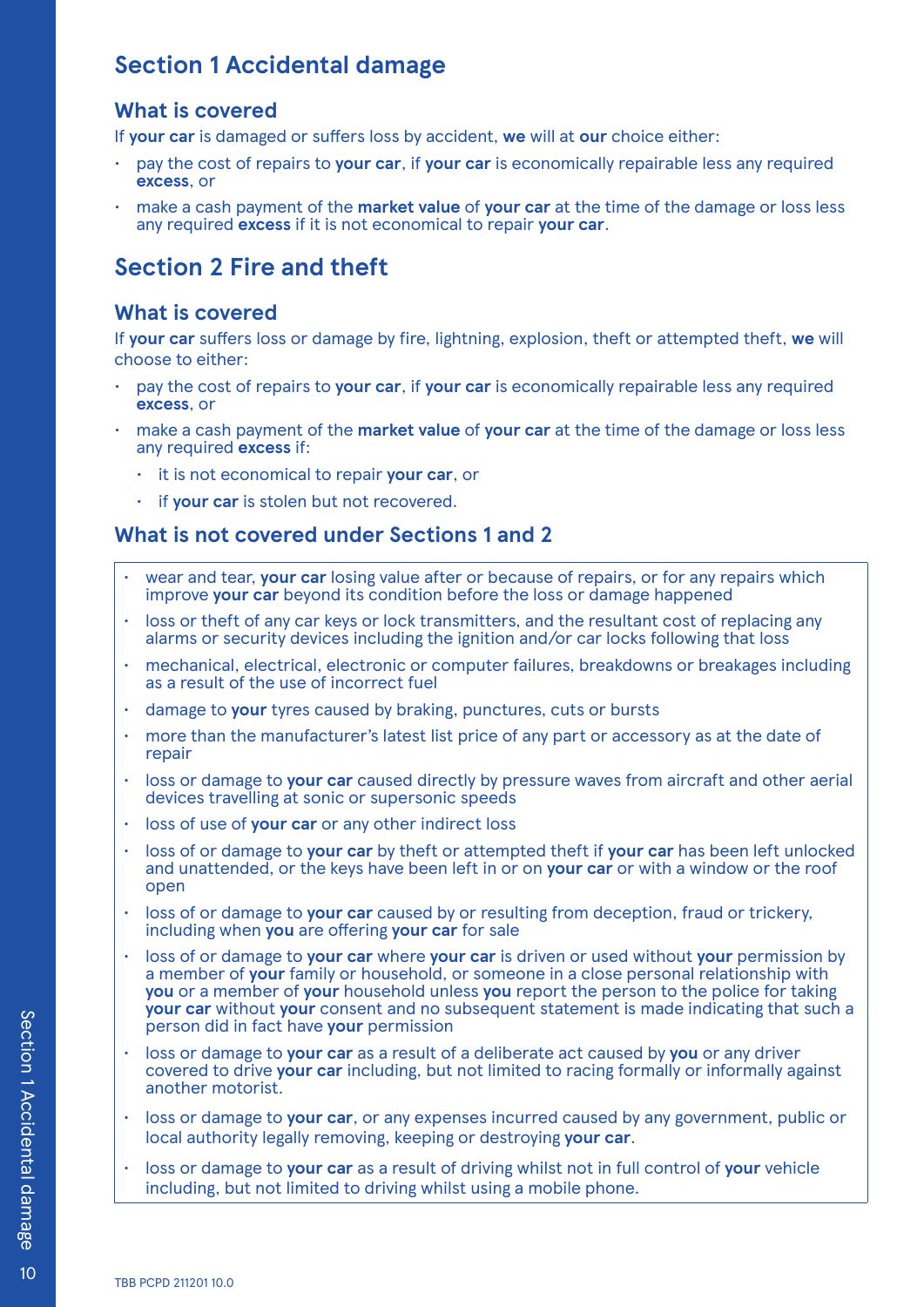# <span id="page-11-0"></span>**How we will deal with your claim – Sections 1 and 2**

### **Payment of premium**

If **you** make a claim and **you** have not paid all **your premium**, any unpaid **premium** may be deducted from any claim settlement made to **you**.

#### **Repairs**

If **your car** has suffered loss or damage, or been stolen, **we** will at **our** choice either:

- pay the cost of repairs to **your car**, if **your car** is economically repairable less any required **excess**, or
- make a cash payment of the **market value** of **your car** at the time of the damage or loss less any required **excess** if it is not economical to repair **your car**.

Any repairs to **your car** undertaken by one of **our** approved UK repairers are subject to the following guarantees:

- $\cdot$  the bodywork, paintwork and labour will be guaranteed for 4 years, and;
- the replacement parts used will be covered for the duration of the manufacturer's guarantee.

These guarantees will remain in place for as long as **your car** remains owned by **you**.

**We** may decide to repair **your car** with parts which have not been made by **your car**'s manufacturer but which are of a similar standard, including recycled parts.

If **you** make a claim for loss or damage to **your car**, **we** will only pay the cost of replacing parts needed for **your car** to meet the manufacturer's standard specification (including extras fitted by the manufacturer) unless any non-standard parts have been agreed by **us**.

If any lost or damaged parts are no longer available, **we** will only pay the cost shown in the manufacturer's latest price guide, together with fitting costs.

Repairs may be undertaken by a repairer of **your** choice, but this may lead to a delay in arranging the repair of **your car** and **we** will not be able to provide **you** with a temporary replacement car or guarantee the repairs. If **you** choose to do this, please contact **us** first so that **we** can agree costs.

The most **we** will pay will be the **market value** of **your car** at the time of the loss or damage, less any **excess**.

**Your excess** will be waived if the loss or damage is another party's fault, and it is more likely than not that **we** will recover any amount it pays for **your** claim, in full, from the other party.

If **you** cannot drive **your car** as a result of damage covered under this **policy**, **we** will pay the costs of:

- protecting **your car** and removing it to **our** nearest approved repairers; and
- delivering **your car** back to **your** address in the British Isles after the repairs have been completed.

If **your car** belongs to someone else, or is the subject of a hire purchase or leasing agreement, any payments may be made to the legal owner. **Our** liability under this **policy** will then be complete.

### **Recovery of your car following an accident**

If **your car** is not safe to drive after an accident and **we** have not already made contact with **you**, please telephone **us** on **0330 022 2525** and **we** will arrange for someone to assist **you**. If **your car** cannot be made roadworthy within a reasonable time, **we** will arrange to take it to **our** approved repairer at no cost to **you.**

**We** can arrange to take **your car** to a repairer of **your** choice at **your** expense, but this may lead to a delay in arranging the repair of **your car** and **we** will not be able to provide **you** with a temporary replacement car or guarantee the repairs.

**Our** employees and contractors will use all reasonable care and skill when providing the accident recovery service. However, they can refuse to provide services (or cancel them) if, in their reasonable opinion, **your** demands are excessive, unreasonable or impractical.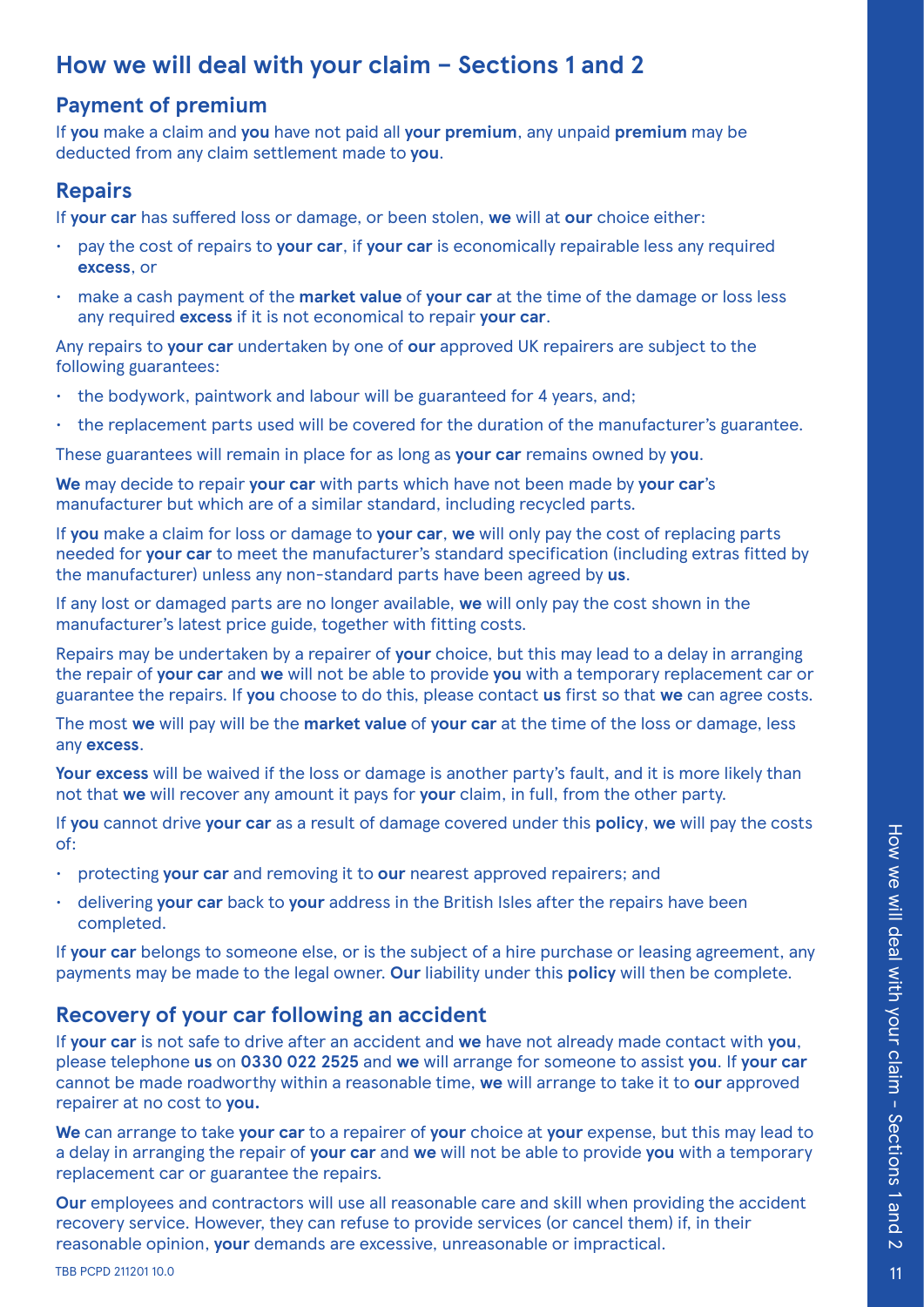#### **New car replacement**

If, within one year of registration as new in **your** name, **your car** is:

- damaged such that repairs will cost more than 60% of the manufacturer's list price including extras fitted by the manufacturer plus taxes when the damage happened, or
- stolen and not recovered

and such loss or damage is covered under this **policy** and **we** have the agreement of any coowner, hire purchase company, or other person that has legal interest in **your car** then **we** will pay for **your car** to be replaced with a new car of the same make, model and specification if one is available in the United Kingdom. The damaged car will then become **our** property.

If a suitable replacement car is not available, the claim will be settled by one of the other options referred to in the 'How **we** will deal with **your** claim' section of this document.

#### **In-car entertainment, phone and satellite navigation equipment**

**We** will pay for loss or damage to in-car entertainment, phone and satellite navigation equipment:

- up to the **market value** of the equipment if it is permanently fitted to **your car** and part of the manufacturer's standard specification, and
- up to £250 for any other equipment.

#### **Child car seats**

If **you** have a child car seat (or seats) in **your car** and **your car** is involved in an accident that results in impact damage to it, **we** will pay to replace each child car seat with a new one of the same quality up to a maximum value of £300 per accident.

#### **Excesses that apply**

If **your Schedule** shows that **you** have to pay an **excess** or **excesses**, **you** must pay the first part of any claim up to the total amount of all the **excesses** that apply.

#### **Temporary replacement car**

If the loss or damage to **your car** is covered by this **policy**, and **you** use the approved UK repairer of **our** choice, **you** will receive a temporary replacement car while repairs to **your car** are being carried out, provided that one is available.

Temporary replacement cars are usually small cars with a manual gearbox (typically a one litre hatchback or similar). A temporary replacement car is not intended to be an exact replacement for **your car**.

All temporary replacement cars will have comprehensive cover under **your** existing **policy**, including any **policy excesses**, for the period of the loan, regardless of what level of cover **you** have for **your car**. (Please note that a temporary replacement car cannot be provided until **your** claim has been accepted and cover has been confirmed).

The **miles you** drive in the temporary replacement car will not be debited from **your** overall **miles**.

While **you** have the temporary replacement car **you** will be liable for any fines for any parking or **driving** offences, congestion, tolls or road pricing charges and any additional costs for nonpayment of these charges. **You** will need to produce an appropriate credit or debit card to the approved repairer to cover these costs.

**You** must return the temporary replacement car when the approved UK repairer or **we** ask **you** to do so for any valid reason or if this **policy** expires and **you** do not renew it.

Please note temporary replacement cars are only available when **your car** is being repaired by one of **our** approved UK repairers. Temporary replacement cars are not available if **your car** has been stolen and has not been recovered, or is not repairable. Temporary replacement cars are not available outside of the United Kingdom.

 $\overline{6}$ 

How we will deal with your claim - Sections 1 and How we will deal with your claim - Sections 1 and 2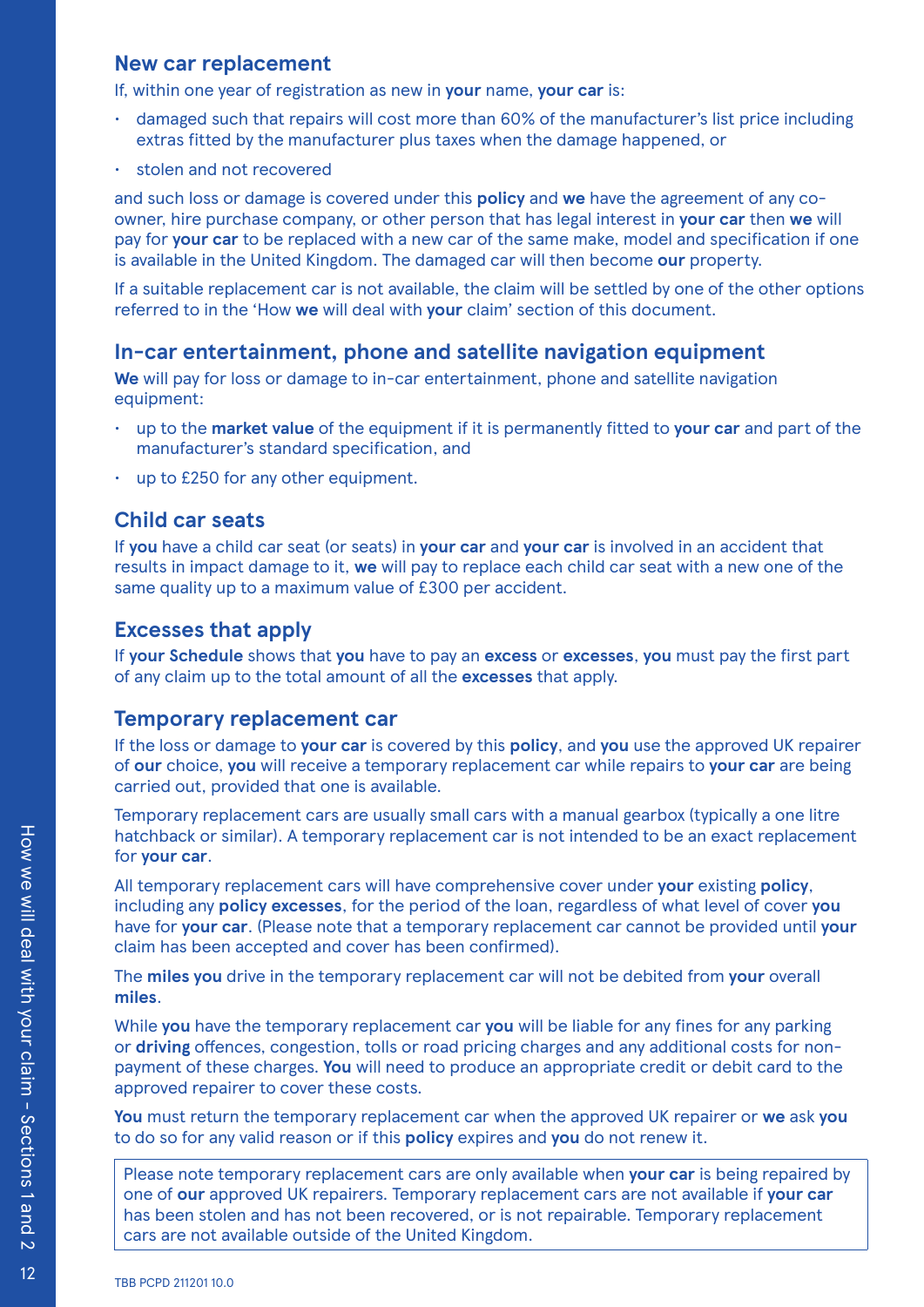# <span id="page-13-0"></span>**Section 3 Liability to other people**

### **What is covered**

If **we** appoint a solicitor to represent **you**, **we** will pay all sums for which **you** are legally responsible:

- following the death of, or bodily injury to, other people and
- up to £20,000,000 (in total) for damage to their property

as a result of any accident involving **your car** or a car provided to **you** under the Tesco Bank Box Insurance approved repairer scheme.

The limit of £20,000,000 comprises:

- up to £15,000,000 for damage to property belonging to other people; and
- $\cdot$  up to £5,000,000 for legal costs relating to dealing with a claim in relation to property belonging to other people.

If **you** wish to arrange for **your** own representation then **you** must obtain **our** prior written consent. Without this, these costs may not be covered by **your policy**.

### **Other people**

**Your policy** also covers:

- any person **driving** or using **your car** with **your** permission, as long as this is allowed by **your Certificate of Motor Insurance**
- any passenger travelling in or getting into or out of **your car**
- the employer or business partner of any person who is **driving** or using **your car** for their business, as long as this is allowed by **your Certificate of Motor Insurance**, and
- the legal representative of any person who has died who would have been entitled to protection under this section.

### **What is not covered**

- death or bodily injury to any employee arising out of, or in the course of, their employment even if the death or injury is caused by anyone insured by this **policy**. However, **we** will provide, where required to do so by legislation, the minimum cover to comply with such legislation
- any amount where the legal responsibility is covered by any other insurance
- loss of, or damage to, any property which belongs to, or is in the care of, any person who is claiming under this section
- any amount for legal responsibility, loss or damage when **your car** is being used in the operational boundaries of any airport, aerodrome or airfield, foreign military base, embassy or consulate except when **we** have to meet the requirements of the **Road Traffic Acts**.
- any amount for legal responsibility, loss or damage when **your car** is being repaired whilst not on a road or other public place
- loss of, or damage to, any property as a result of racing formally or informally against another motorist, or a deliberate act caused by **you** or any driver covered to drive **your car**.
- loss or damage to **your car** as a result of driving whilst not in full control of **your** vehicle including, but not limited to driving whilst using a mobile phone.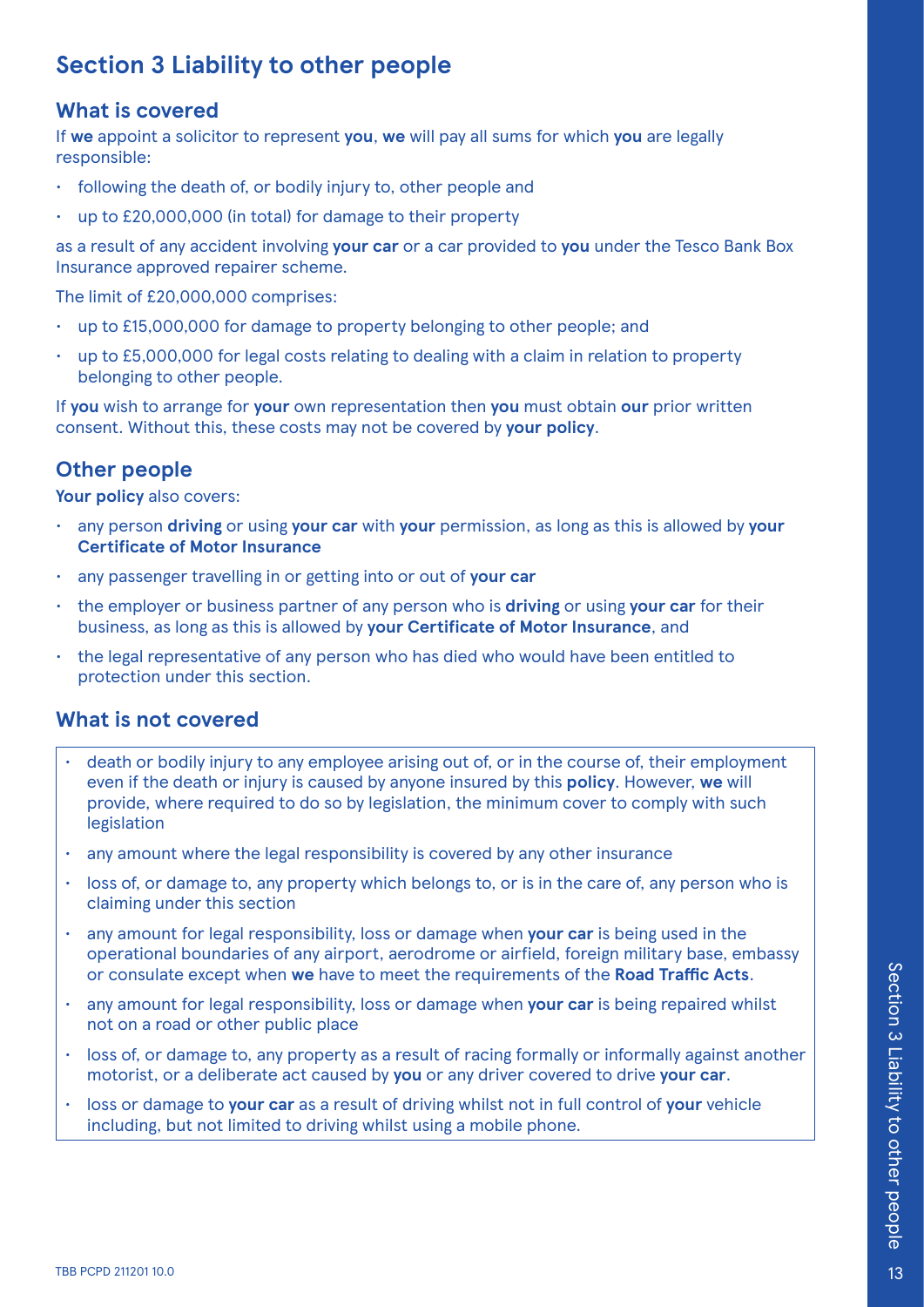### <span id="page-14-0"></span>**Legal costs**

**We** will pay the legal costs if **we** appoint a solicitor to represent **you** at a:

- coroner's inquest
- fatal accident enquiry
- magistrates court (including a court of similar jurisdiction in any country within the **territorial limits**).

And also for defence of any legal proceedings relating to the following circumstances where the incident is covered by this **policy**:

- charges of manslaughter
- causing death by dangerous or reckless **driving**.

**We** will also pay:

- any other costs and expenses by **our** appointed solicitor and their appointed agents; and
- charges set out in the **Road Traffic Acts**.

If **you** wish to arrange for **your** own representation at any of the above then **you** must obtain **our**  prior written consent. Without this, these costs may not be covered by **your policy**.

### **Emergency treatment charges**

If **you** are involved in an accident and receive treatment from the emergency services then **We** will pay for any cost of that treatment stipulated in the **Road Traffic Acts**. If this is the only payment made under **your policy**, it will not affect **your** No Claim Discount entitlement.

# **Section 4 Use by the motor trade, hotels and car parks**

**We** will give **you** the cover under Section 1, Accidental Damage, and Section 2, Fire and Theft, but will not apply any **driving** and use restrictions or any **excess** while **your car** is in the custody and control of:

- a member of the motor trade for service, repair or MOT testing, or
- a hotel, restaurant, car park or similar commercial organisation for parking purposes.

Under these circumstances, any **miles** driven in **your car** will be deducted from **your** overall **miles** and any **driving** data collected will be used to assess **your driving** behaviour and determine how safely **your car** has been driven, for example, by calculating **your Bonus Miles** and identifying any breach of the Unacceptable **Driving** Behaviour condition. **You** must ensure that any driver **driving** under this section is made aware that the **driving** data will be used in line with **our** Privacy Notice and will be available to view on **Your** Portal. It may also affect **your policy** in the future.

# **Section 5 Glass in windscreens or windows**

**(or for any scratching of the bodywork as a result of broken glass from your car)**

### **What is covered**

**You** must notify **us** on **0330 022 9449** before any work is carried out under this section.

If **you** use **our** approved glass repairer and **your** claim is for loss of, or damage to, the glass in **your car**'s windscreen or windows, **we** will pay the cost of repairing or replacing it. **We** will also pay for:

- any repair to the bodywork of **your car** that has been damaged by broken glass from **your car**.
- the recalibration of any Advanced Driver Assistance Systems equipment relating to the repair or replacement of the windscreen.

**We** will not pay more than the **market value** of **your car** at the time of the loss (less any excess that may apply).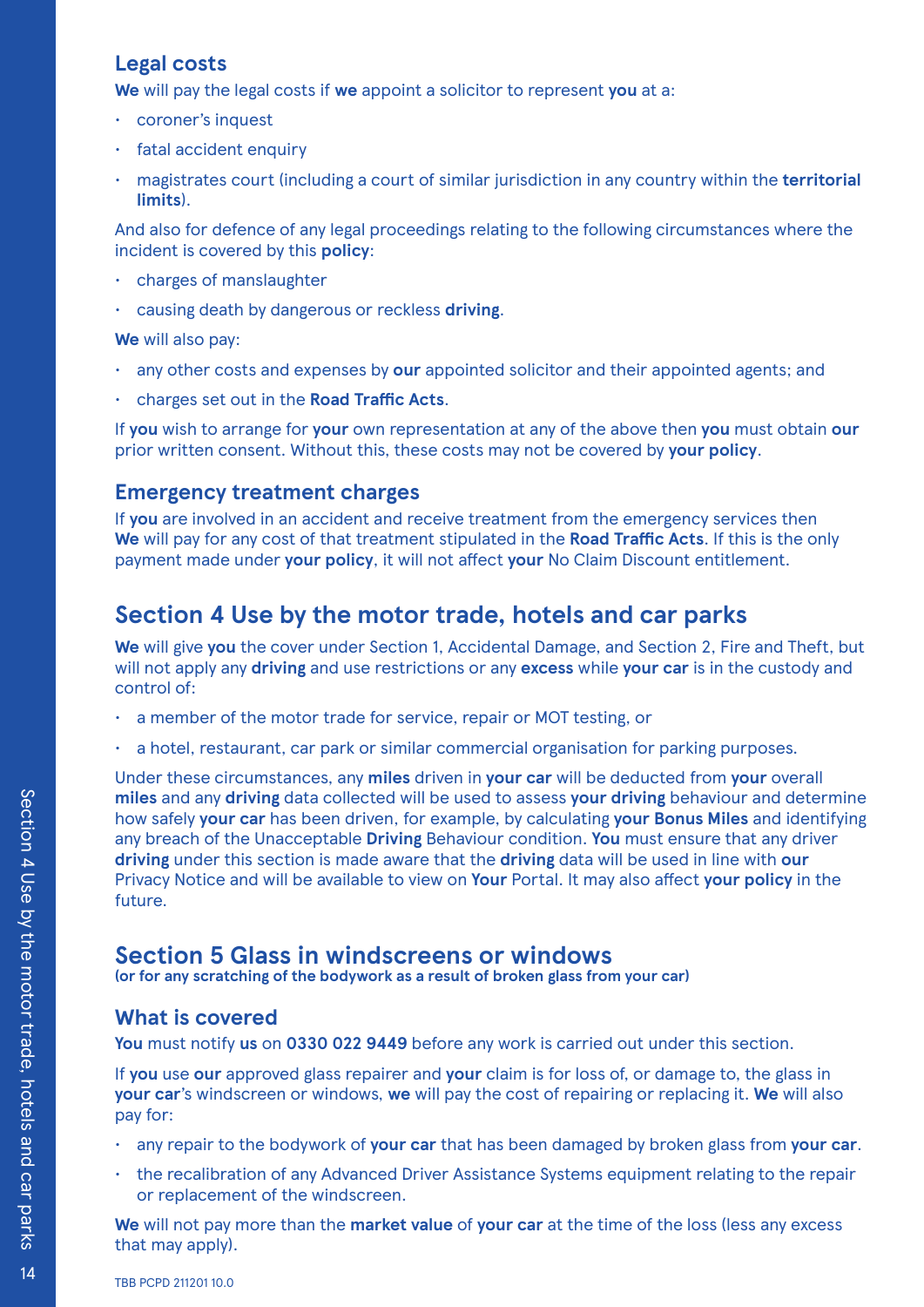<span id="page-15-0"></span>**We** may decide to repair **your car** with parts which have not been made by **your car's** manufacturer but which are of a similar standard.

If **you** make a claim under this section, **your** No Claim Discount will not be affected.

### **What is not covered**

- replacement **you** will have to pay the glass replacement **excess** shown in **your Schedule**
- repair if the glass is repaired rather than replaced then **you** will have to pay the glass repair **excess** shown in **your Schedule**
- if **you** choose not to use **our** approved glass repairer the most **we** will pay under this section will be £200 for replacement or £50 for repair less any **excess** which applies
- loss of use of **your car**
- more than the manufacturer's latest list price of any part or accessory as at the date of repair
- the costs of importing parts or **accessories** or storage costs caused by delays where parts or **accessories** are not available from current stock in the United Kingdom
- damage to **your car** as a result of a deliberate act caused by **you** or any driver covered to drive **your car**
- repair or replacement of broken or damaged sunroofs, fixed or moveable glass roof panels and associated mechanisms
- repair or replacement of any glass that is part of a removable or folding convertible roof
- repair or replacement of any windscreens or windows not made of glass.

# **Section 6 Using your car abroad**

#### **European Union/ EEA compulsory insurance**

**Your policy** provides the minimum compulsory insurance in the countries listed below. Please note that this minimum compulsory insurance does not provide the same level of cover as **your policy**.

Andorra, Austria, Belgium, Bosnia and Herzegovina, Bulgaria, Croatia, Cyprus, Czech Republic, Denmark, Estonia, Finland, France, Germany, Greece, Hungary, Iceland, Ireland, Italy, Latvia, Liechtenstein, Lithuania, Luxembourg, Malta, Montenegro, Netherlands, Norway, Poland, Portugal, Romania, Serbia, Slovakia, Slovenia, Spain, Sweden, Switzerland, The Channel Islands and The Isle of Man.

If **you** wish to drive abroad, **you** must ensure that **you** have any documentation required to evidence insurance. If **you** travel to any of the countries listed, **you** may need a Green Card in addition to **your Certificate of Motor Insurance** to evidence **you** hold the minimum compulsory insurance.

#### **Extended European cover**

In addition, the full benefits of this **policy** apply in the countries in the list above, including when **your car** is being transported, provided that **your car** is:

- registered with the DVLA and normally kept in England, Scotland or Wales
- not kept abroad for more than 90 days consecutively.

Please note temporary replacement cars are not available abroad and repairs undertaken abroad are not guaranteed as they are not carried out by **our** approved network of repairers.

As part of a valid claim under Section 1 or Section 2 of this **policy we** will pay the costs of recovering **your car** if it is not driveable, and of returning **your car** back to the UK, if required.

If **your car** suffers loss or damage in any foreign country that **we** have agreed to provide cover for, **you** may be charged customs duty. This customs duty will be refunded if a valid loss or damage claim is made by **you**.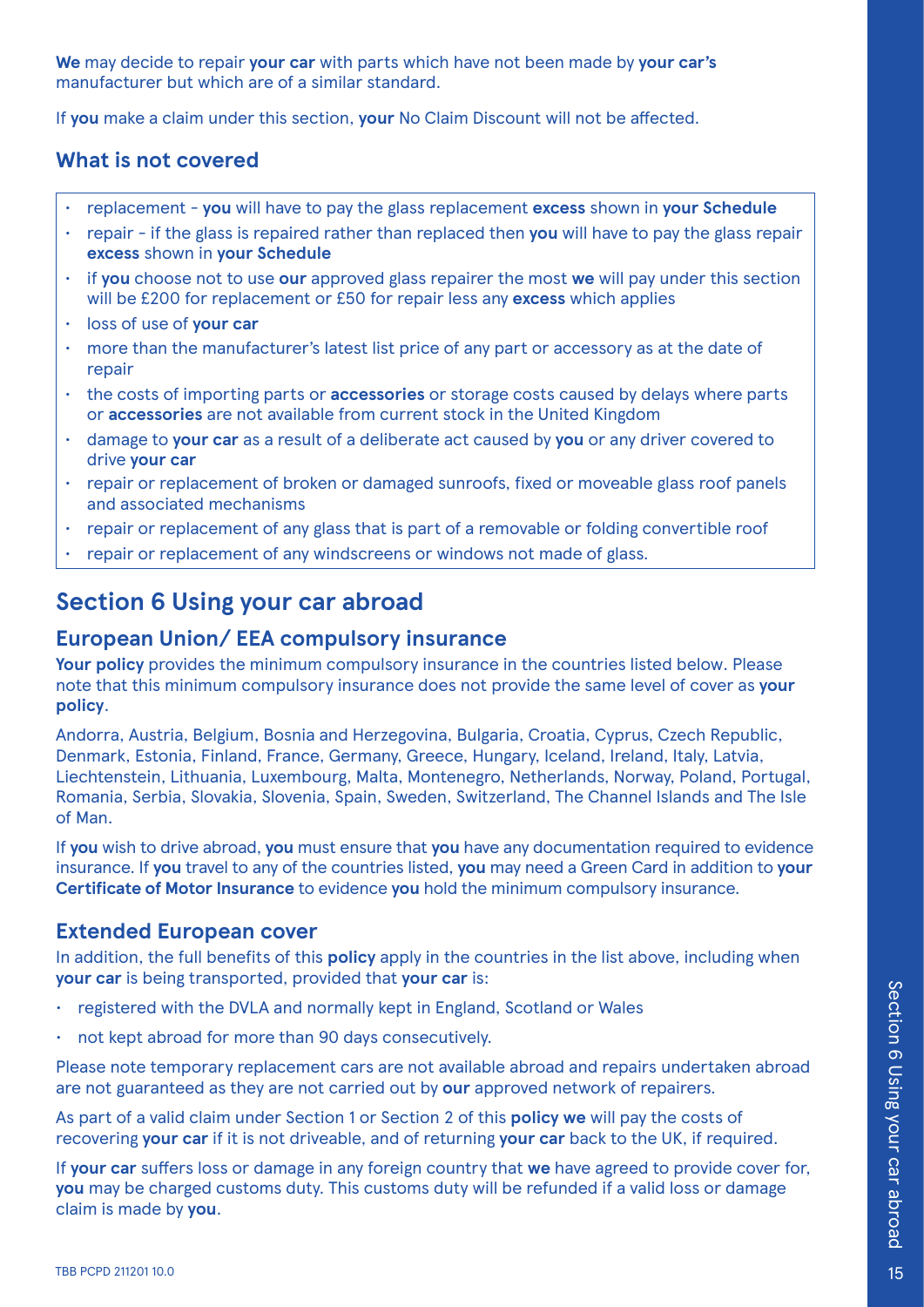### <span id="page-16-0"></span>**Using your car in any other countries**

If **you** want to use **your car** in countries not included in the list above then **you** must obtain separate cover before **you** enter that country as cover under this **policy** will not apply.

# **Section 7 Personal accident benefits**

### **What is covered**

If **you**, **your** husband, wife, common law partner or civil partner are accidentally injured in any car, or getting into or out of any car, and if within 90 days, independently of any other cause, the injury results in:

- death
- permanent loss of any limb above the wrist or ankle; or
- the complete and irrecoverable loss of sight in one or both eyes

**We** will pay up to £7,500 to the injured person or their legal representative.

### **What is not covered**

- more than £7,500 per person during any one **period of policy cover**
- if **you** or **your** husband, wife, common law partner or civil partner has more than one **policy** with **us**, it will only pay the benefit under one **policy**
- injury or death to any person not wearing a seat belt when they must do so by law
- injury or death resulting from a deliberate act, suicide or attempted suicide
- where the driver of **your car** has been **driving** illegally due to reckless or dangerous **driving**; or exceeding the legal limit of alcohol or under the influence of drugs whether prescribed or otherwise at the time of the accident.

# **Section 8 Medical expenses**

#### **What is covered**

**We** will pay up to £200 for each person for any medical expenses resulting from an accident while travelling in **your car**.

**Your excess** will not apply to this section.

#### **What is not covered**

- if **you** or **your** husband, wife, common law partner or civil partner has more than one **policy** with **us**, it will only pay the benefit under one **policy**
- where the driver of **your car** has been **driving** illegally due to reckless or dangerous **driving**; or exceeding the legal limit of alcohol or under the influence of drugs whether prescribed or otherwise at the time of the accident.

# **Section 9 Personal belongings**

#### **What is covered**

**We** will pay up to £150 for personal belongings in **your car** if lost or damaged due to accident, fire, theft or attempted theft. **We** may require proof of purchase or evidence of ownership to support **your** claim.

**Your excess** will not apply to this section.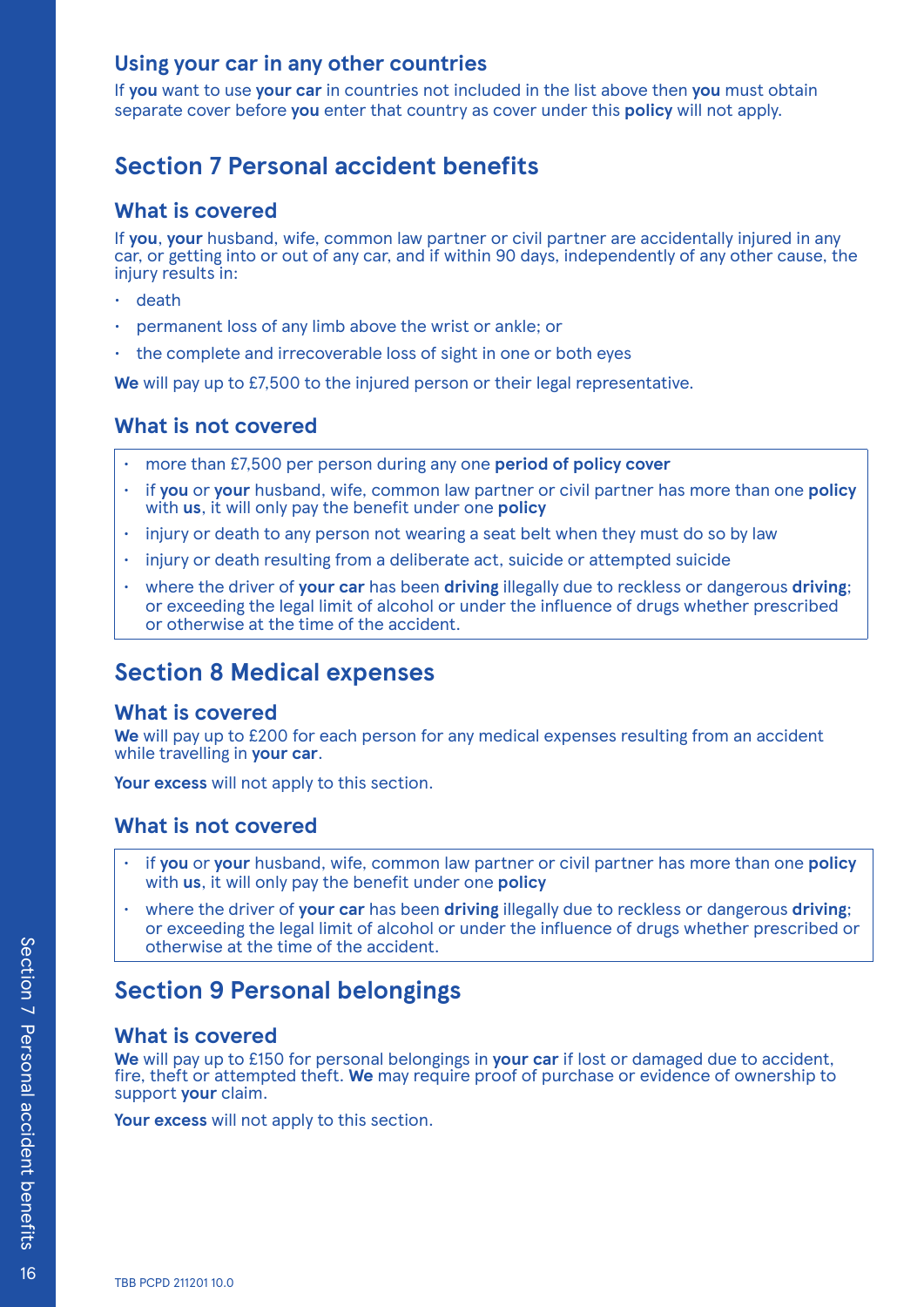### <span id="page-17-0"></span>**What is not covered**

- theft, or attempted theft, of personal belongings if **your car** has been left unlocked and unattended, or the keys have been left in or on **your car** or with a window or roof open
- the theft of personal belongings unless kept out of sight in the locked boot or glove compartment of **your car** or unless the theft occurs whilst **you** are in the **car**
- money, stamps, tickets, documents, vouchers or securities
- goods, tools, samples or equipment carried in connection with any trade or business
- property covered under any other insurance.

# **Section 10 No Claim Discount**

If **you** have made no claims in the **period of policy cover**, **you** will be eligible for a No Claim Discount, or for an increase in **your** No Claim Discount, when **you** renew **your policy**.

The level of **your** No Claim Discount is based upon the number of consecutive years that **you** have had cover and the number of claims that have been made during that time.

If **you** make one or more claims during the **period of policy cover**, at **your** next renewal **your** No Claim Discount will be reduced to the number of years specified in the following scale:

|                                                                                                                                                      | No Claim Discount at next renewal date<br>without NCD Protection |                                  |                                  | No Claim Discount at next renewal date<br>with NCD Protection |                                  |                                  |
|------------------------------------------------------------------------------------------------------------------------------------------------------|------------------------------------------------------------------|----------------------------------|----------------------------------|---------------------------------------------------------------|----------------------------------|----------------------------------|
| <b>Number of years No Claim</b><br><b>Discount held at your</b><br>purchase / renewal date                                                           | 1 claim in<br>next 12<br>months                                  | 2 claims<br>in next 12<br>months | 3 claims<br>in next 12<br>months | 1 claim in<br>next <sub>12</sub><br>months                    | 2 claims<br>in next 12<br>months | 3 claims<br>in next 12<br>months |
| For all New Business customers, and for Renewing customers who have had no claims within the past four periods<br>of continuous policy cover with us |                                                                  |                                  |                                  |                                                               |                                  |                                  |
| 1 year NCD held                                                                                                                                      | Nil years                                                        | Nil years                        | Nil years                        | Unaffected                                                    | Unaffected                       | Nil years                        |
| 2 years NCD held                                                                                                                                     | 1 year                                                           | Nil years                        | Nil years                        | <b>Unaffected</b>                                             | <b>Unaffected</b>                | Nil years                        |
| 3 years NCD held                                                                                                                                     | 2 years                                                          | 1 year                           | Nil years                        | Unaffected                                                    | Unaffected                       | Nil years                        |
| 4 years NCD held                                                                                                                                     | 3 years                                                          | 2 years                          | Nil years                        | Unaffected                                                    | Unaffected                       | Nil years                        |
| <b>5 years NCD held</b>                                                                                                                              | 4 years                                                          | 3 years                          | Nil years                        | Unaffected                                                    | Unaffected                       | Nil years                        |
| 6 years + NCD held                                                                                                                                   | 4 years                                                          | 4 years                          | Nil years                        | <b>Unaffected</b>                                             | <b>Unaffected</b>                | Nil years                        |
| For all Renewing customers who have had a claim within the past four periods of continuous policy cover with us                                      |                                                                  |                                  |                                  |                                                               |                                  |                                  |
| 1 year NCD held                                                                                                                                      | Nil years                                                        | Nil years                        | Nil years                        | Unaffected                                                    | Nil years                        | Nil years                        |
| 2 years NCD held                                                                                                                                     | 1 year                                                           | Nil years                        | Nil years                        | <b>Unaffected</b>                                             | 1 year                           | Nil years                        |
| <b>3 years NCD held</b>                                                                                                                              | 2 years                                                          | 1 year                           | Nil years                        | <b>Unaffected</b>                                             | 2 years                          | Nil years                        |
| 4 years NCD held                                                                                                                                     | 3 years                                                          | 2 years                          | Nil years                        | Unaffected                                                    | 3 years                          | Nil years                        |
| <b>5 years NCD held</b>                                                                                                                              | 4 years                                                          | 3 years                          | Nil years                        | Unaffected                                                    | 4 years                          | Nil years                        |
| 6 years + NCD held                                                                                                                                   | 4 years                                                          | 4 years                          | Nil years                        | Unaffected                                                    | 4 years                          | Nil years                        |
| Note:                                                                                                                                                |                                                                  |                                  |                                  |                                                               |                                  |                                  |

• Customers are ineligible for No Claim Discount protection if they have had two or more fault claims within the past four years.

The following claims will not reduce **your** No Claim Discount:

- any payment for emergency treatment charges under Section 3 (Liability to other people)
- any payment made under Section 5 (Glass in windscreens or windows)
- any claims where **you** are not at fault, provided **we** have recovered **our** outlay in full
- any claims made under Section 11 (Motor Legal Protection).

**You** cannot transfer **your** No Claim Discount to anyone else. If **you** insure more than one **car** through **us**, the No Claim Discount is earned separately for each **car**.

The application of **your** No Claim Discount may not necessarily result in a decrease in **your premium**.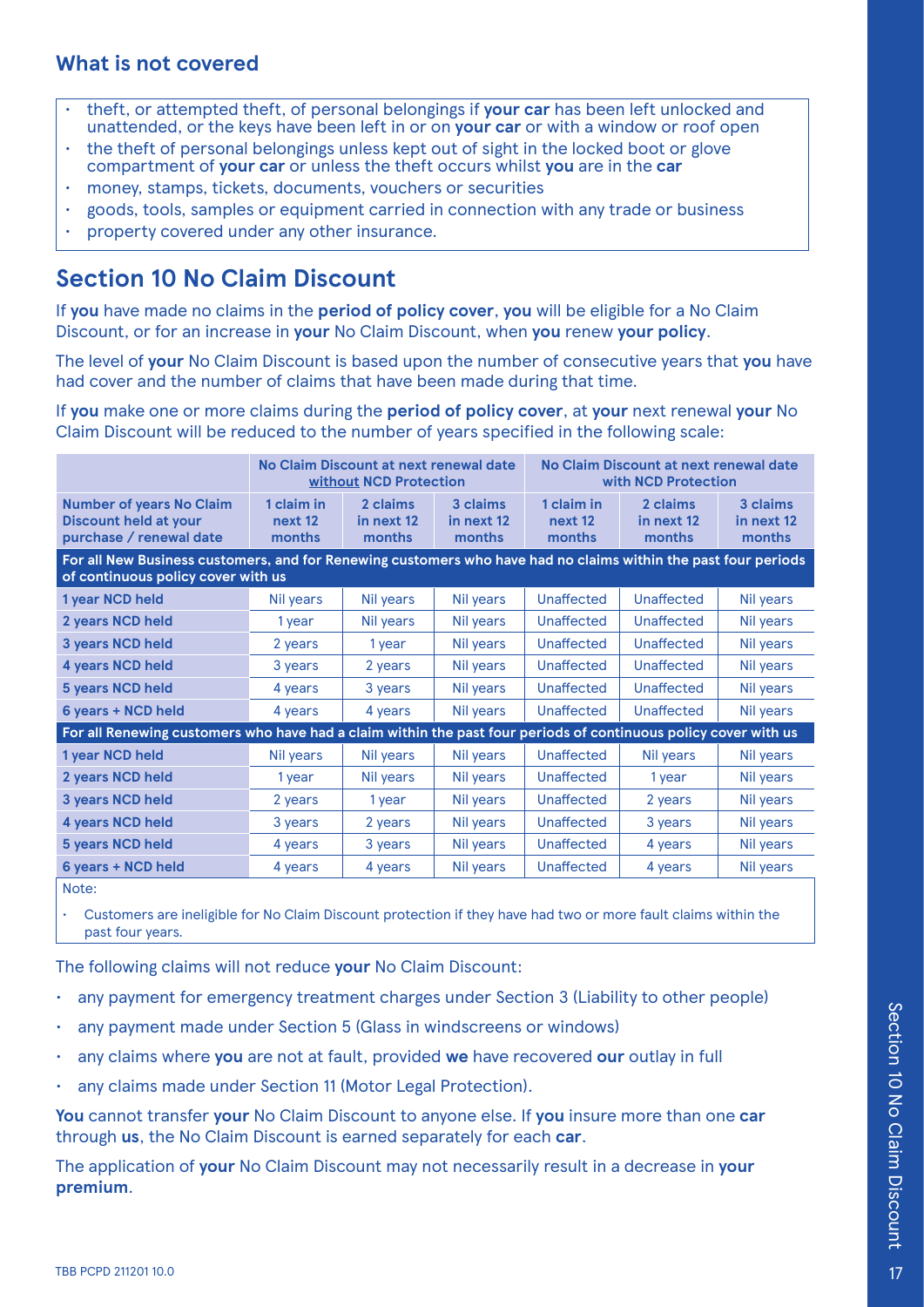# <span id="page-18-0"></span>**Section 11 Motor Legal Protection (Tesco Legal Guard)**

This section of **your Policy** Document provides **you** with cover for legal costs and expenses to pursue a claim for compensation in respect of uninsured losses or personal injury arising from a motor accident.

### **Definitions**

Throughout this section of this **Policy** Document certain words and phrases are printed in bold. These have the meanings set out below.

This section of **your policy** provides **you** with cover for legal costs and expenses to pursue a claim for compensation in respect of uninsured losses or personal injury arising from a motor accident.

| <b>Action</b>                       | The pursuit of civil proceedings following a road traffic accident.                                                                                                                                                                                 |
|-------------------------------------|-----------------------------------------------------------------------------------------------------------------------------------------------------------------------------------------------------------------------------------------------------|
| <b>Adviser</b>                      | Our specialist panel of solicitors or their agents appointed by us to act for<br>you, or, where agreed by us, another legal representative nominated by you.                                                                                        |
| <b>Advisers' costs</b>              | Legal fees and costs incurred by the adviser, that do not exceed the amount<br>of damages you are claiming in the legal action. Third party's costs shall be<br>covered if awarded against you.                                                     |
| <b>Conditional fee</b><br>agreement | An agreement between you and the adviser or between us and the adviser<br>which sets out the terms under which the adviser will charge you or us for<br>their own fees.                                                                             |
| Geographical<br><b>limits</b>       | The United Kingdom, the European Union, the Channel Islands and the Isle of<br>Man.                                                                                                                                                                 |
| <b>Insured</b><br>incident          | A road traffic accident involving the vehicle that takes place within the<br>geographical limits which results in you suffering uninsured losses or<br>personal injury or death.                                                                    |
| <b>Period of</b><br>insurance       | The length of time that the contract of insurance applies for. This is shown in<br>your Schedule.                                                                                                                                                   |
| <b>Road traffic</b><br>accident     | A traffic accident in the geographical limits involving the vehicle occurring<br>during the period of insurance for which you are not at fault and for which<br>another party is at fault.                                                          |
| <b>Standard</b><br>advisers' costs  | The level of advisers' costs that would normally be incurred by underwriters<br>in using a nominated adviser of our choice. If you nominate your own<br>adviser, we will tell you what the standard advisers' costs are that apply at<br>that time. |
| <b>Underwriters</b>                 | <b>AmTrust Europe Limited.</b>                                                                                                                                                                                                                      |
| <b>Vehicle</b>                      | The motor vehicle covered by your Certificate of Motor Insurance including<br>a caravan or trailer whilst attached to it.                                                                                                                           |
| We/us/our                           | Arc Legal Assistance Limited or as otherwise notified to you by the<br>administrator, acting with good reason (such as where they or the<br>underwriters appoint another third party to administer this Section 11 of<br>your policy).              |
| You/your                            | The policyholder named in the Schedule to which this cover attaches. This<br>is extended to include the authorised driver and passengers.                                                                                                           |
|                                     |                                                                                                                                                                                                                                                     |

#### **Who provides your cover**

This section of **your** insurance **policy** is managed and provided by Arc Legal Assistance Limited and is underwritten by AmTrust Europe Limited, on whose behalf **we** act.

The insurance covers **advisers' costs** up to £100,000 only; and where:

- a) the **insured incident** takes place within the **period of insurance** and within the **geographical limits**, and
- b) the **action** takes place in the **geographical limits**.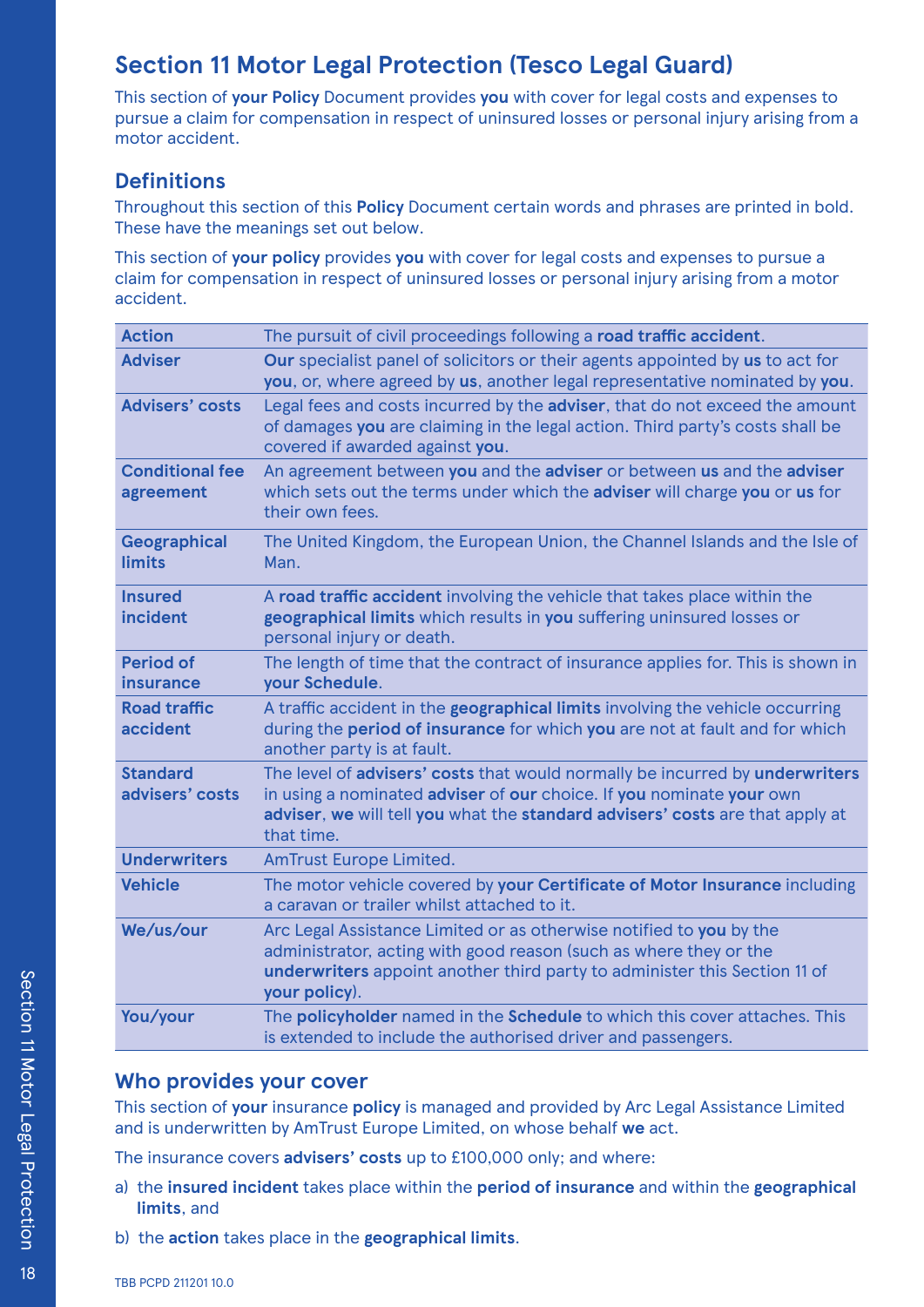Once **your** claim has been accepted on the terms set out in this section of **your policy**, **we** will appoint one of **our** panel of solicitors, or their agents, to handle **your** case. Should **you** wish to appoint **your** own **adviser**, **you** can only do so once court proceedings are issued or a conflict of interest arises but **you** must obtain approval from **us** before proceeding. If **you** do not obtain **our** approval **your** claim will be rejected. Where **we** agree to **your** own choice of **adviser**, **you** will be liable to pay any **advisers' costs** over and above **our standard advisers' costs**.

### **How to make a claim**

Call the Tesco Bank Box Insurance Claims helpline on **0330 022 2525**.

### **Conditions**

#### **1. Claims**

- a) **You** must notify **us** as soon as possible and within a maximum of 180 days once **you** become aware of the **insured incident**. If **you** do not do so there will be no cover under this **policy** if, as a result of the delay, **your** prospects of succeeding in the case fall to 50% or less, or **our** costs increase above the level that would otherwise be the case. To report a claim **you** must follow the instructions under the 'How to make a claim' section above.
- b) **We** shall appoint the **adviser** to act on **your** behalf.
- c) **You** must supply all of the information which **we** reasonably require to decide whether a claim may be accepted. If court proceedings are issued or a conflict of interest arises and **you** wish to nominate a legal representative to act for **you**, **you** may do so. Where **you** have elected to use a legal representative of **your** own choice **you** will be responsible for any **advisers' costs** in excess of **our standard advisers' costs**. The **adviser** must represent **you** in accordance with **our** standard conditions of appointment which are available on request.
- d) If **you** do not accept an offer or payment into court and the amount of the offer or payment into court is not bettered by the amount **you** eventually recover, the **underwriters** shall not be liable for any further **advisers' costs** unless upon being notified of the offer or payment into court **we** agreed to the claim continuing. **We** shall not withhold such agreement without good reason.
- e) The **adviser** must:
	- i) keep **us** fully advised of all developments and provide such information as **we** may reasonably require
	- ii) keep **us** regularly advised of **advisers' costs** incurred as required by **us**
	- iii) Submit bills for assessment or certification by the appropriate body (for example, the court) if requested by **us**
	- iv) where possible, attempt recovery of costs from third parties.
- f) The **underwriters** shall only be liable for costs for work expressly authorised by **us** in writing and undertaken while there are reasonable prospects of success.
- g) **You** shall supply all information reasonably requested by the **adviser** and **us**.
- h) **You** are responsible for any **advisers' costs** if **you** withdraw from the **action**, unless **we** both agree that there is good reason to do so. If **we** do not agree, any costs already paid under this insurance must be reimbursed by **you**.
- i) **You** must instruct the **adviser** to provide **us** with all information that **we** reasonably ask for and report to **us** as **we** direct.

#### **2. Disputes**

Any disputes between **you** and **us** in relation to **our** assessment of **your** prospects of success in the case or nomination of solicitor may, where **we** both agree, be referred to an arbitrator who shall be either a solicitor or a barrister. If the parties cannot agree on their choice of arbitrator the Law Society may be asked to make a nomination. The arbitration shall be binding and carried out in accordance with the Arbitration Act. The costs of the arbitration shall be paid by the person against whom the decision is made.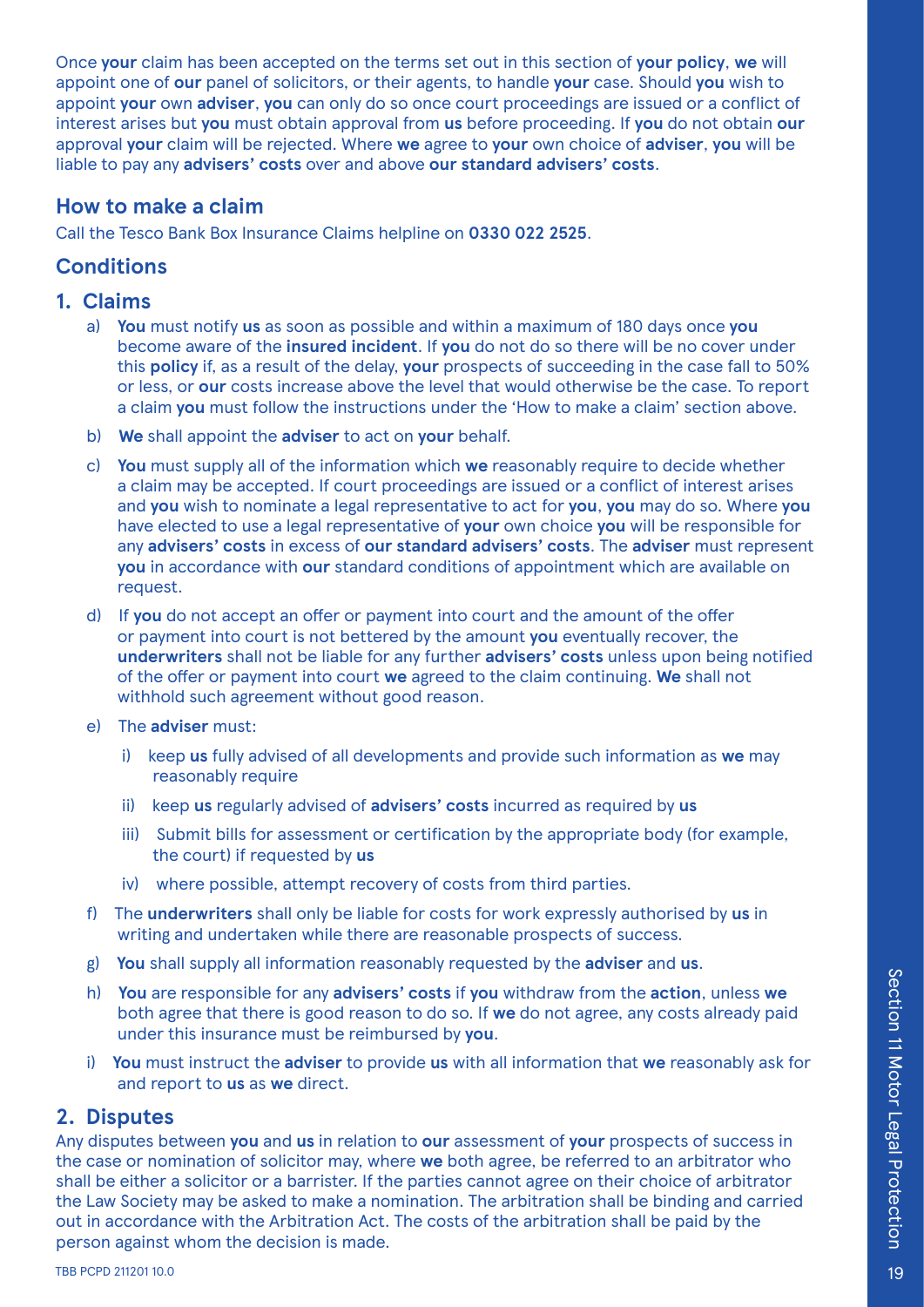#### **3. Prospects of success**

At any time **we** may, but only when supported by independent legal advice, form the view that **you** do not have a more than 50% chance of winning the case and achieving a positive outcome. If so, **we** may decline support or any further support. Examples of a positive outcome are:

- a) Being able to recover the amount of money at stake
- b) Being able to enforce a judgment
- c) Being able to achieve an outcome which best serves **your** interests.

### **Cover**

### **Uninsured loss recovery & personal injury**

### **What is insured**

**You** are covered for **advisers' costs** to pursue damages claims arising from a **road traffic accident**:

- a) Whilst **you** are in, boarding or alighting the **vehicle** against those whose negligence has caused **your** injury or death, and/or
- b) Against those whose negligence has caused **you** to suffer loss of **your** insurance **policy excess** or other out of pocket expenses.

If the **action** is going to be decided by a court in England or Wales and the damages **you** are claiming are above the small claims court limit, the **adviser** must enter into a **conditional fee agreement** which waives their own fees if **you** fail to recover the damages that **you** are claiming in the **action** in full or in part. If the damages **you** are claiming are below the small claims court limit **advisers' costs** will be covered provided they do not exceed the amount claimed.

### **What is not insured**

Claims relating to an agreement **you** have entered into with another person or organisation.

### **General exclusions**

There is no cover:

- a) where the **insured incident** occurred before **you** purchased this insurance.
- b) where **you** fail to give proper instructions to **us** or the **adviser** or fail to respond to a request for information or attendance by the **adviser**
- c) where **advisers' costs** have not been agreed in advance or exceed those for which **we** have given **our** prior approval
- d) for any claim arising from racing, rallies, competitions or trials
- e) for appeals without **our** prior written consent
- f) prior to the issue of court proceedings, for the costs of any legal representative other than those of the **adviser** unless a conflict of interest arises
- g) for any **action** that **we** reasonably believe to be false, fraudulent, exaggerated or where **you**  have made misrepresentations to the **adviser**
- h) where at the time of the **insured incident**, **you** were disqualified from **driving**, did not hold a licence to drive (unless **you** previously held a licence and are allowed to have one by law) or the **vehicle** did not have a valid MOT certificate
- i) for disputes between the **adviser** and any other party which is only over the level of **advisers' costs**.
- j) for any interim disbursements or fees.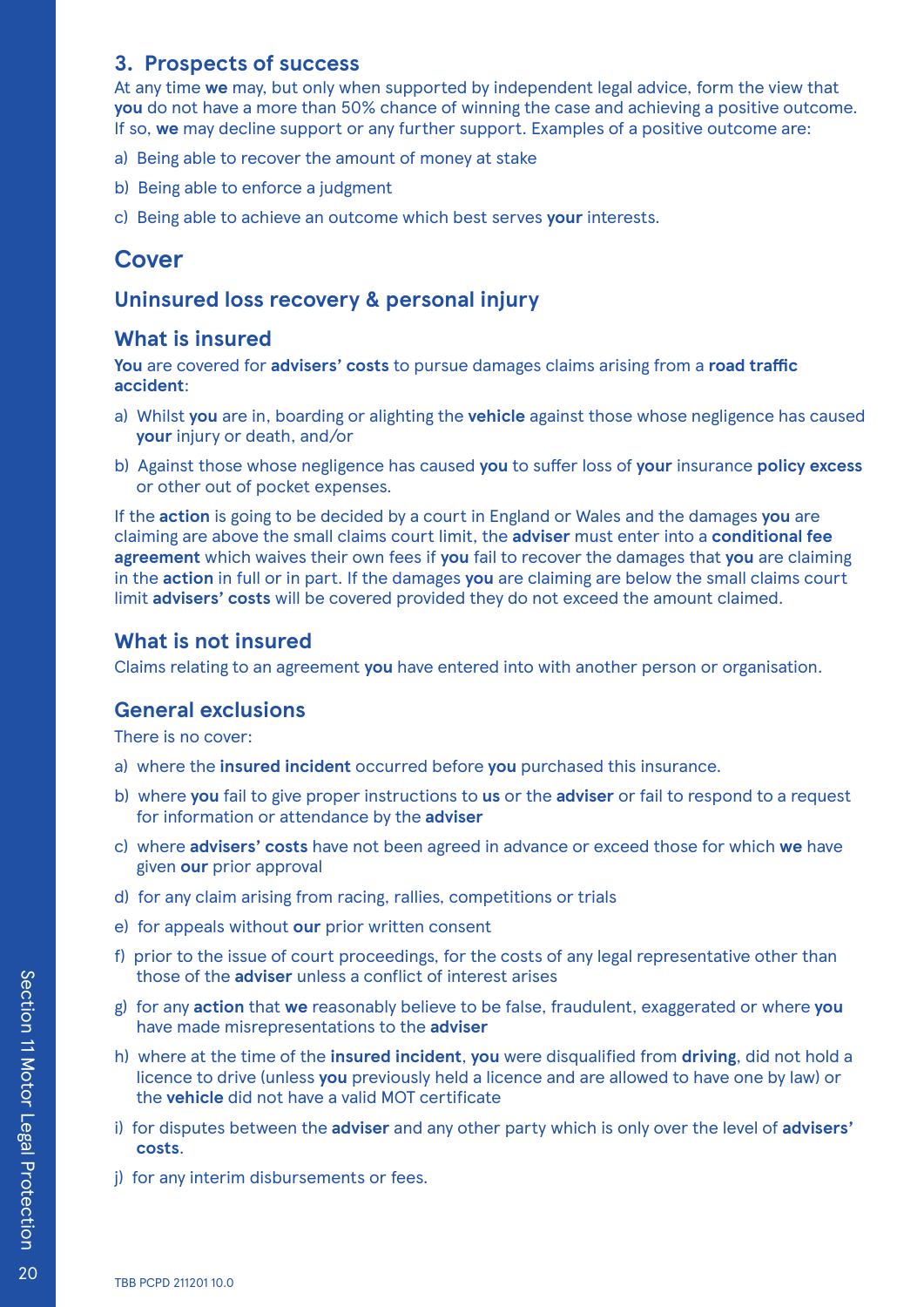### <span id="page-21-0"></span>**Authorisation**

**We** are authorised and regulated by the Financial Conduct Authority. **Our** Financial Services Register number is 305958.

You can check this on the Financial Services Register by visiting www.fca.org.uk/firms/systemsreporting/register.

### **European legal and UK tax helpline**

Use the 24 hour advisory service for telephone advice on any private legal or taxation problem of concern to **you** or any member of **your** household. The helpline will advise on any matter that can realistically be dealt with over the telephone. For example if documentation needs to be reviewed this could not be achieved on the telephone. Simply telephone **0345 030 3181** and quote 'Tesco Legal Guard'.

### **Replacement vehicle**

If, following a **road traffic accident** where someone else is to blame, **your vehicle** is off the road and **you** require a replacement **vehicle**, **you** will be provided with access to a replacement **vehicle** provider.

**You** will be provided with a 'like-for-like' replacement **vehicle** where **you** have a valid claim against somebody else (subject to the replacement **vehicle** provider's normal terms and conditions).

This service is provided by one of **our** select suppliers in mobility solutions and **you** will be advised who this supplier is should **you** need to make a claim.

# **Section 12 General conditions**

These **policy** conditions apply to all sections of the **policy** except Section 11.

### **12.1 Complying with the terms of this policy**

**We** will only provide cover under this **policy** if:

- **you**, or any other person claiming under this **policy**, have met all the terms and conditions that apply, and
- the information **you** gave to **us** when applying for, or renewing, this **policy**, when making any changes to this **policy**, or in the course of making a claim, is complete and correct as far as **you** know or could be expected to know.

**You** must:

- have asked all the other drivers covered by this **policy** any relevant questions to get the information about them requested by **us**
- tell **us** as soon as practicably possible about any changes to the information that **you** have provided which is detailed in **your Statement of Fact**, **Schedule** and **Certificate of Motor Insurance**. If **you** do not inform **us** about a change it may affect any claim **you** make or could result in **your** insurance being invalid.

If **you** sell **your car**, **you** should notify the new owner that a **black box** has been installed.

### **12.2 Care of your car**

**You** or any person in charge of **your car** must take reasonable precautions to:

- maintain **your car** in an efficient and roadworthy condition, and
- protect **your car** from damage or loss.

**You** must have a valid:

- Department of Transport Test Certificate (MOT) for **your car** if one is needed by law, and
- car tax unless **your car** has been declared off the road in accordance with the statutory notice (SORN).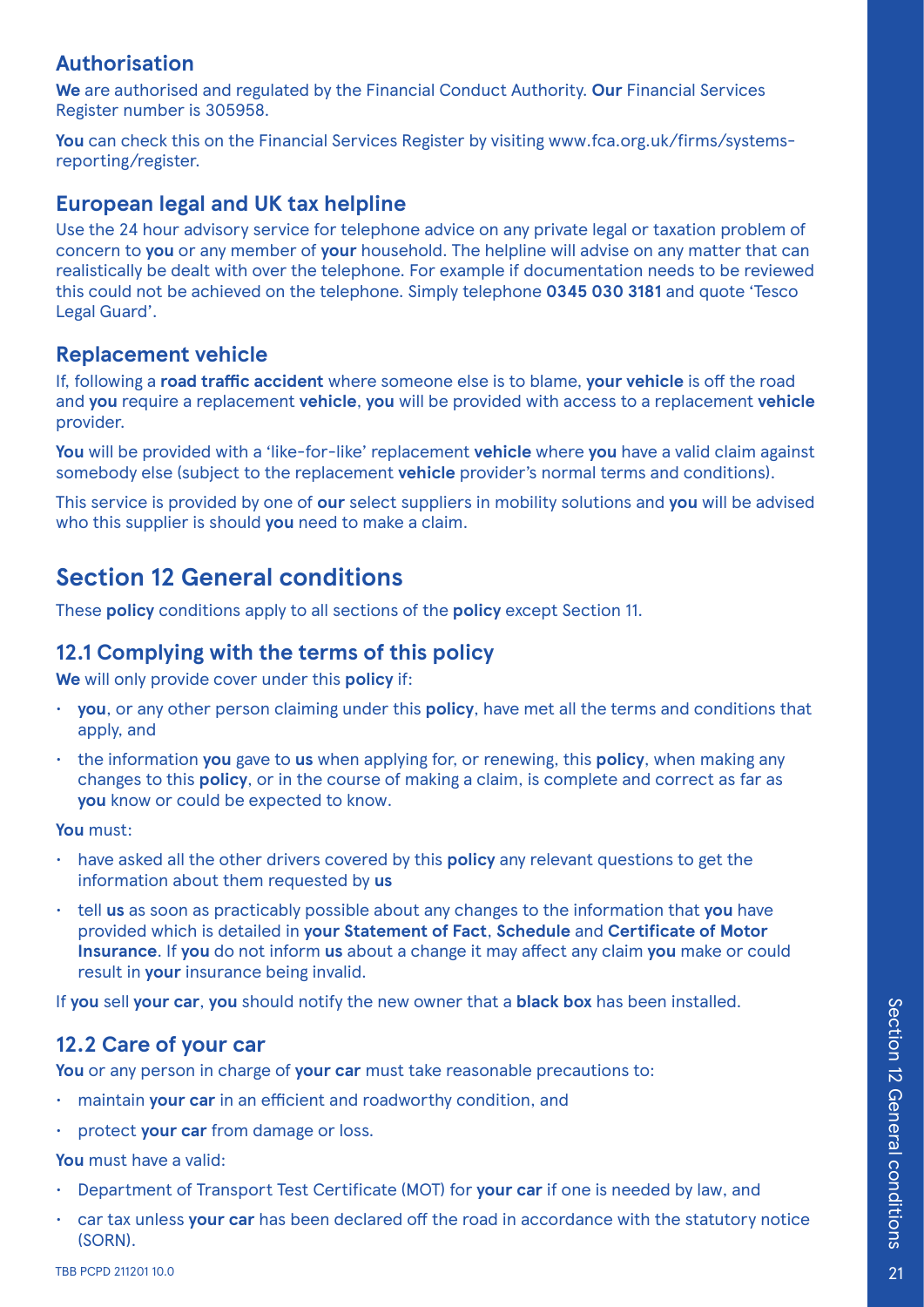If the condition of **your car** causes or contributes to an incident, and there has been a failure to maintain **your car** in an efficient and roadworthy condition, then:

- **we** have the right to immediately cancel **your policy** and to claim any amounts owed by **you** under the terms of **your policy**, and
- there will be no cover provided under this policy and instead, **our** liability will be restricted to meeting our obligations as required by the **Road Traffic Act(s)** or any other Countries Compulsory Insurance Law or Regulations. In those circumstances, **we** reserve the right to recover from **you** or the driver, all sums paid (including all legal costs), whether in settlement or under a Judgment, of any claim arising from the accident. **We** also reserve the right to withhold any claim settlement during the police investigation and/or criminal proceedings

**You** must give **us** reasonable access to examine **your car** and its documents in relation to any matter relevant to this insurance.

#### **12.3 Accident and claims procedure**

**You**, or any person **driving** or using **your car** with **your** permission, as long as this is allowed by **your Certificate of Motor Insurance**, or any passengers travelling in or getting in or out of **your car**, claiming under this **policy** must:

- give **us** full details of any incident that may give rise to a claim under **your policy** (for example, accident or theft) as soon as possible, and at least within 24 hours of discovery of the incident occurring
- inform the police as soon as possible, and at least within 24 hours of discovery of the incident, if **your car** or its contents are stolen, and provide **us** with any crime reference number
- send to **us** as soon as practicably possible all communications from other people involved in the incident. **You** must not reply to any such communication
- as soon as practicably possible tell **us** of and send to **us** any notice of intended prosecution, inquest, fatal inquiry or any writ, summons or process without reply to any other party
- provide all relevant information and help in relation to the claim, and
- tell **us** as soon as practicably possible the address of where **your car** has been recovered to or **you** may be liable for any storage charges that occur.

**You** must not assume that **we** are aware of any incident that has occurred, or that **we** will contact **you**, the police or other emergency services. **You** must take the above action to notify **us** of any incident that might give rise to a claim under this **policy**.

**You** must not, without **our** consent:

- negotiate or admit responsibility, or
- make any offer, promise or payment.

**We** will be entitled to:

- have total control to conduct, defend and settle any claim, and
- take proceedings in **your** name, or in the name of any other person claiming under this **policy**, at **our** own expense, and for **our** own benefit to recover any payment **we** have made.

#### **12.4 Other Private Car insurances**

If any loss, damage or liability covered by this **policy** is also covered by any other insurance, **we** will only pay our share. This condition does not apply to Section 7 - Personal accident benefits.

#### **12.5 Compulsory insurance laws**

If under the law of any country **we** must make a payment which would not have been made but for these legal obligations, **you** must repay that amount to **us**.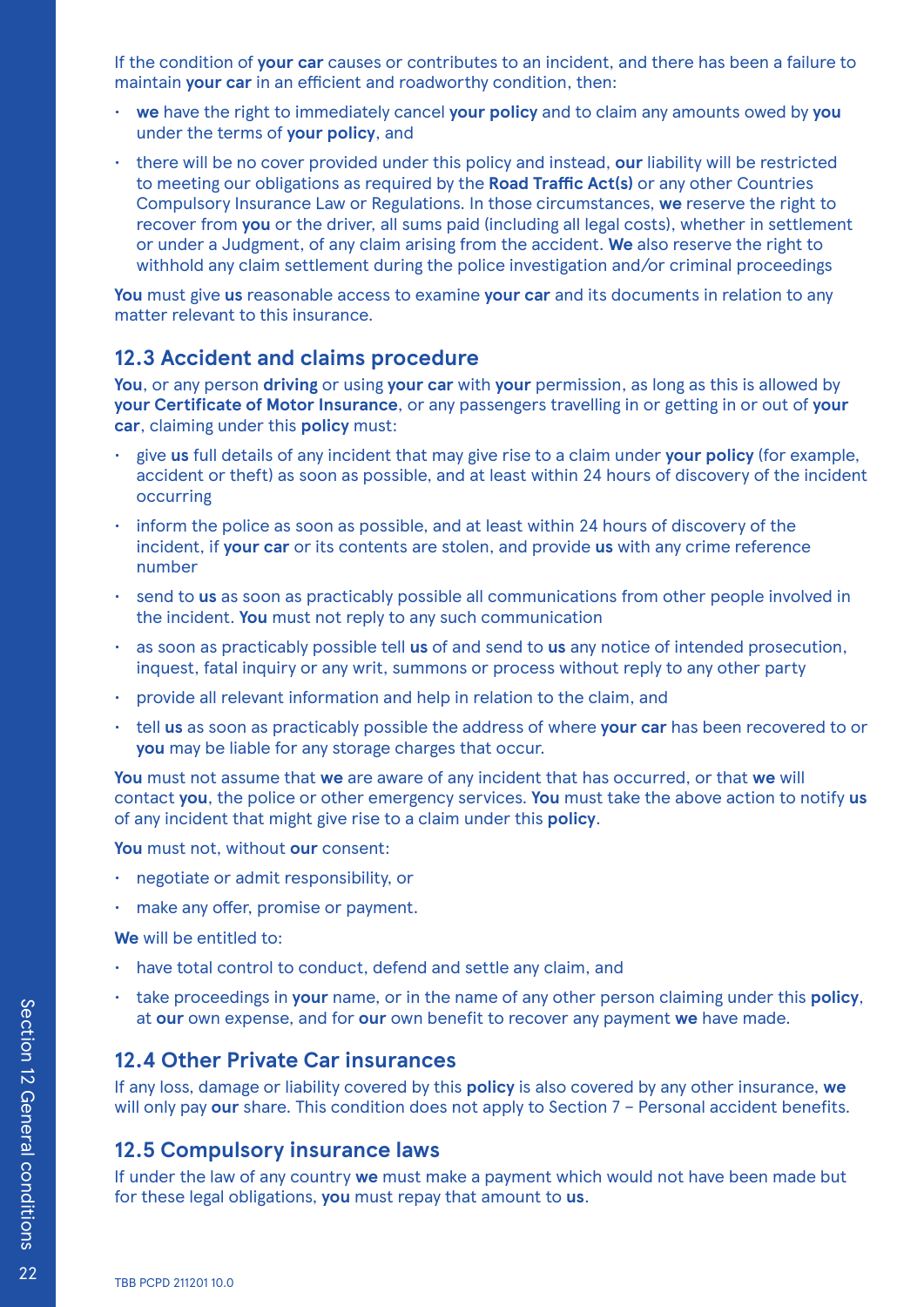### **12.6 Cancellation**

**We** can cancel **your policy**:

- from the start date if **you** do not pay **your premium**.
- by writing to **you** at **your** last known address 7 days in advance of the cancellation date if there are serious grounds to do so such as:
	- failure to provide requested documents (proof of **your** No Claim Discount etc.)
	- failure to co-operate with **us**, where required to do so within the terms of this **policy** (for example not having a **black box** installed within 14 days)
	- exceeding **Policy Miles** without top up
	- where **you** have changed **your car** more than three times during the **Period of Policy Cover** and **we** have refused to continue cover
	- breach of obligations placed upon **you** in the Unacceptable **Driving** Behaviour condition
	- where **your car** is being driven or used other than in accordance with **your Certificate of Motor Insurance**
	- following a fraud or deliberate or reckless misrepresentation or if **you** have withheld information
	- following the removal of, or tampering with, the **black box,** or
	- use of threatening or abusive behaviour or language, or intimidation or bullying of **our** staff and/or suppliers.

The **policy** will end when the 7 days' notice period expires. If **you** have not made a claim, or no claim has been made against **you**, **you** will be entitled to receive a refund of **premium**, including any **premium** paid for **Top Up Miles**, less:

- a charge on a proportionate basis for the **period of policy cover** that **you** have already received, or the **miles you** have used, whichever amount is higher; and
- **our** administration fee which is charged at cancellation as shown in **our** Important Information.

If **you** have made a claim, or one has been made against **you**, during the current **period of policy cover**, **you** must pay the full annual **premium** and **you** will not be entitled to any refund.

- if **you** use more than **your** initial **Policy Miles**, plus any **Top Up Miles** and **Bonus Miles** during the **period of policy cover** and do not buy further **Top Up Miles**, by writing to **you** at **your** last known address 7 days in advance of the cancellation date. The **policy** will end when the 7 days' notice expires (unless **you** have bought **Top Up Miles** during that notice period). **You** will not be entitled to a refund of the **premium** paid in this event
- after a claim where **we** has decided to make a cash payment for up to the **market value** of **your car** at the time of the damage rather than repair or replace **your car**. **You** will not be entitled to a refund of the **premium** paid in the event. If **you** have not paid all **your premium**, **your** full annual **premium** remains payable unless this has already been deducted from **your** claim settlement.

**You** can cancel **your policy**:

• at any time. Cancellation can take effect immediately or from a later date, although it cannot be backdated to an earlier date.

If **you** cancel (including in the 14 day cooling off period) and **you** have not made a claim, or no claim has been made against **you**, **you** will be entitled to receive a refund of **premium**, including any **premium** paid for **Top Up Miles**, less:

- a charge on a proportionate basis for the **period of policy cover** that **you** have already received, or the **miles you** have used, whichever amount is higher; and
- **our** administration fee which is charged at cancellation as shown in **our** Important Information.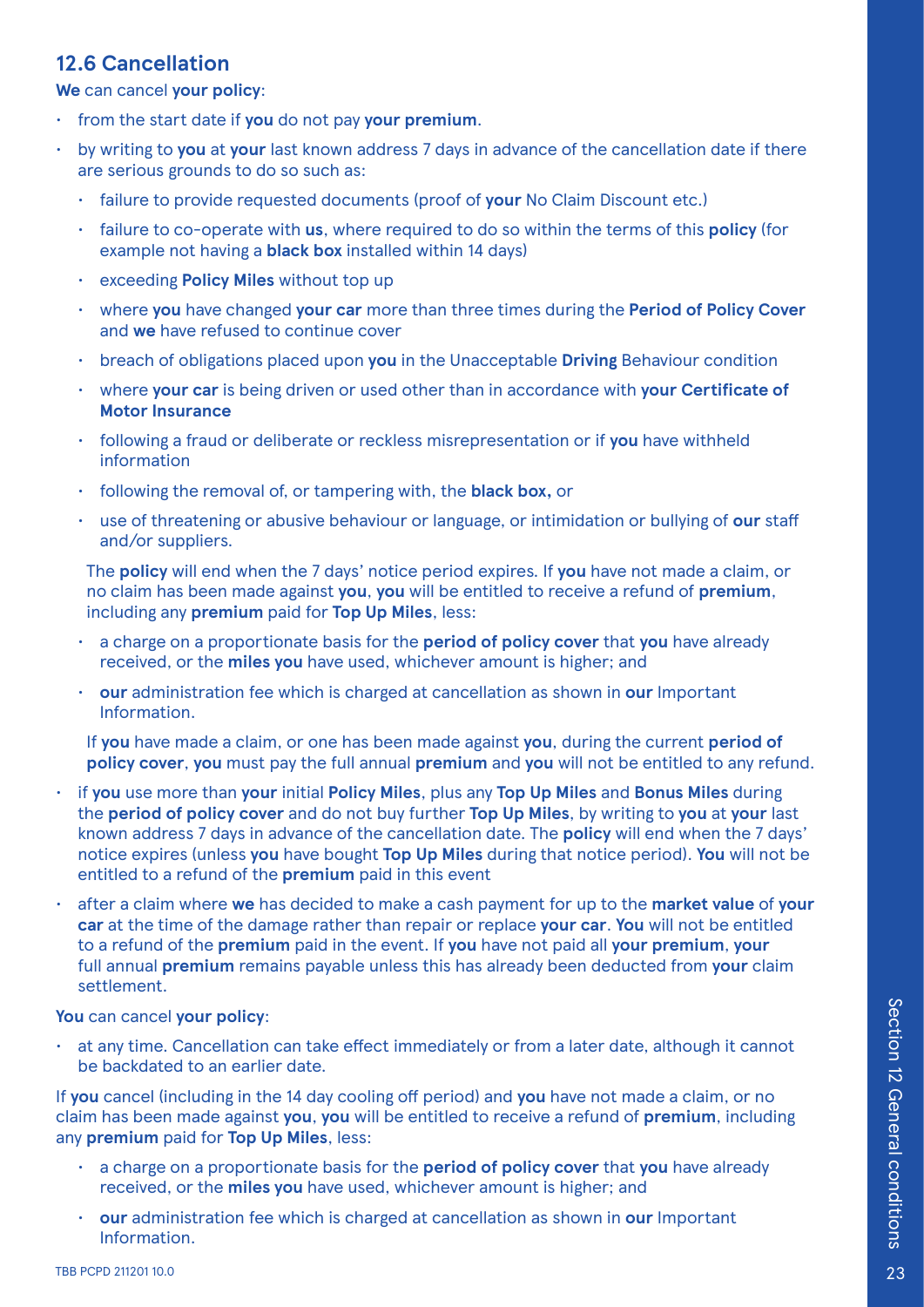Cancellation of the car insurance policy will result in automatic cancellation of all optional policy extras.

If **you** have made a claim, or one has been made against **you**, during the current **period of policy cover**, **you** must pay the full annual **premium** and **you** will not be entitled to any refund. If the amount **you** owe upon cancellation exceeds the amount of any refund calculated on cancellation, **we** will be entitled to charge **you** for that amount.

If the **premium** received by the date of cancellation does not cover the charges described above, **we** reserve the right to recover any outstanding amount owed to **us** using the debit or credit card details used to pay for the **policy**. Where **we** are unable to recover all money owed to **us**, **we** reserve the right to use third party debt collection agencies to progress the recovery, including any administration charges **we** incur from this process.

In the event of cancellation the **black box** will remain in **your car** but it is permanently disabled by **us** remotely. If **you** wish **you** may request for it to be removed.

#### **12.7 Premium payment by instalments and your credit agreement**

If **you** choose to pay **your premium** by monthly instalments via Direct Debit, or a similar arrangement under a credit agreement, **you** must pay any deposit **we** ask **you** to pay and make sure **your** instalment payments are kept up to date. The Direct Debit facility and the credit agreement are provided by **our** third party finance provider, Premium Credit Limited. They will send **you** a welcome pack detailing their full terms and conditions and begin collecting **your** instalments. A credit agreement will be included for **you** to sign and return.

- if **you** do not pay **your** deposit **we** will cancel this **policy** from the start date
- if **you** pay **your** deposit but **we** receive notification from Premium Credit Limited that **you** have not made an instalment payment on or before the date it was due, and arrangements are not made to pay the outstanding **premium** within 14 days of the original due date, **we** will cancel **your policy** by writing to **you** at **your** last known address 7 days in advance of the cancellation date. The **policy** will end when the 7 days' notice runs out. Upon cancellation **we** will charge **you** as follows:
	- a) If **you** have not made a claim or no claim has been made against **you** during the period up to the effective date of cancellation of this **policy**:
		- a charge on a proportionate basis for the period of policy cover that you have already received, or the miles you have used, whichever amount is higher; and
		- our administration fee which is charged at cancellation as shown in **our** Important Information.
	- b) If **you** have made a claim, or one has been made against **you**, during the period up to the effective date of cancellation of this **policy** then the full amount of **premium** may become due and payable and all unpaid **premium** may be deducted from the claims settlement otherwise payable to **you**, and **we** will seek to recover any outstanding **premium** directly from **you**.

If the amount **you** owe upon cancellation of the **policy** exceeds the amount of any refund calculated on cancellation, **we** will be entitled to charge **you** for that amount.

**You** agree that **we** will pay to Premium Credit Limited any return of **premium** that **we** would otherwise have to return to **you** under this **policy** (after all deductions which **we** are entitled to make under this **policy**) if Premium Credit Limited notify **us** in writing that **you** are in default under the credit agreement or that the credit agreement has been cancelled. If **we** make any payment to Premium Credit Limited under this clause:

- it will only be for an amount necessary to clear or reduce the amount of monies that **you** owe under **your** consumer credit agreement with Premium Credit Limited in respect of the **premium** payable under this **policy**
- **we** will no longer have to return to **you** any portion of the **premium** that **we** have paid to Premium Credit Limited under this clause
- nothing in this clause confers any rights on Premium Credit Limited under this **policy**.

If **you** choose to cancel **your** credit agreement: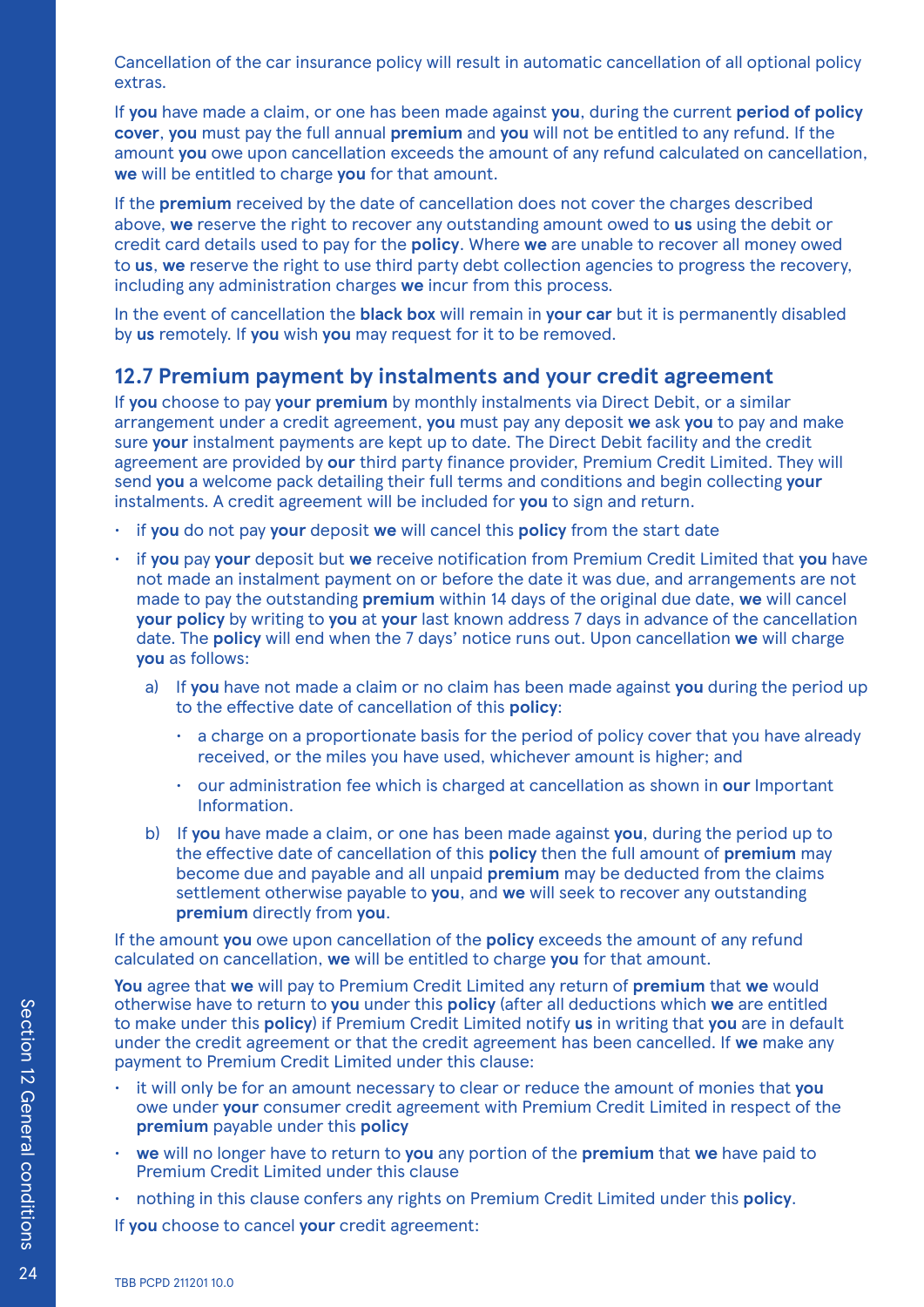- <span id="page-25-0"></span>• **you** may cancel the credit agreement within 14 days of Premium Credit Limited receiving the signed credit agreement back. If **you** would like to cancel the credit agreement, please write to Premium Credit Limited at the address shown on **your** documents
- cancelling **your** Direct Debit or credit agreement does not mean that **you** have cancelled **your policy**
- if **you** cancel the credit agreement but **you** choose to continue cover under **your policy**, **you** will need to pay the full **premium** to **us**; otherwise **we** will cancel **your policy** in accordance with the cancellation terms of this **policy** under Section 12.6
- if **you** cancel **your** credit agreement and **you** also wish to cancel **your policy**, **you** must notify **us** and comply with the cancellation terms of Section 12.6 under the heading "**You** can cancel **your policy**".

### **12.8 Documents and information you may need to send us**

If **we** request them, **you** must send us any documents or provide **us** with information **we** may reasonably require to help **us** validate **you** or any person named on **your Certificate of Motor Insurance** and/or the details of **your car**.

Examples of documents or information **we** may require include driving licences, vehicle registration document, proof of MOT, proof of No Claim Discount or proof of address.

# **Section 13 General exceptions**

#### **13.1 Change of car – notification and acceptance**

**We** will not make a claim payment unless:

- **you** have given **us** details of **your** new **car**, and
- **we** have issued a new **Certificate of Motor Insurance**.

### **13.2 Driving and use**

**We** will not make a claim payment and **we** are entitled to cancel **your policy** without returning **premium** if any vehicle **your Schedule** allows **you** to drive was being:

- driven or used other than in accordance with **your Certificate of Motor Insurance**
- driven by any person not described on **your Certificate of Motor Insurance** as a person who is entitled to drive
- driven by any person who is disqualified from **driving** or does not have a **driving** licence which is valid in the territory where the claim occurred
- driven by any person who is breaking the conditions of their **driving** licence.

**We** will not make a claim payment where **your car** is used whilst being rented out or hired either informally or formally via a peer to peer hiring scheme (including when the hirer is using or in possession of **your car**).

**Your policy** includes cover for the use of **your car** for voluntary purposes where any money received does not produce a profit.

#### **13.3 Contractual liability**

**We** will not make a payment for any liability resulting solely from a contract or agreement **you** have with another party unless **we** would have been otherwise responsible.

### **13.4 Radioactivity**

**We** will not pay for direct or indirect loss, damage or liability caused by, contributed to, or arising from:

• ionising radiations or contamination by radioactivity from any nuclear fuel or from any nuclear waste or from the combustion of nuclear fuel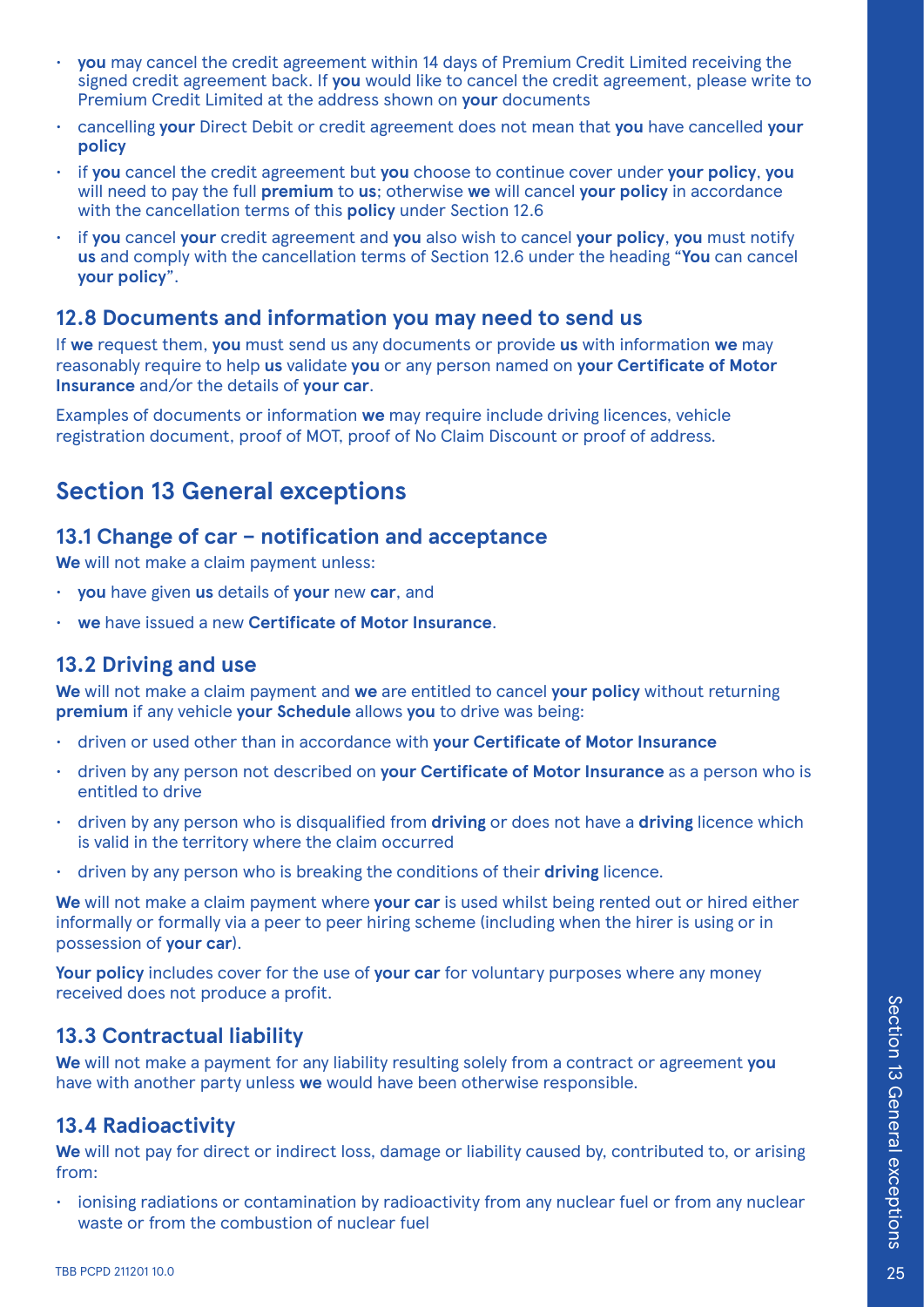• the radioactive, toxic, explosive or other hazardous properties of any explosive nuclear assembly or any component of this type of assembly.

#### **13.5 War, terrorism, riot, civil unrest**

**We** will not make a payment in the event of:

- war, civil war, rebellion or revolution except when **we** have to meet the requirements of the **Road Traffic Acts**, or
- **terrorism** and/or any action taken in controlling, preventing, suppressing or in any other way relating to **terrorism** except when **we** have to meet the requirements of the **Road Traffic Acts**
- riot or civil unrest that happens outside England, Scotland, Wales, the Isle of Man, or the Channel Islands.

#### **13.6 Misrepresentation and non-disclosure**

If **you** have made a false statement, misrepresentation or have withheld information when providing the information which is detailed in **your Statement of Fact**, **Schedule** or **Certificate of Motor Insurance**, **we** may not make a payment in respect of a claim and **your policy** may be cancelled with no return of **premium**.

#### **13.7 The black box**

In the event that **you**, or any named driver on the **Certificate of Motor Insurance**, or anyone with **your** knowledge, remove, attempt to remove, damage or otherwise tamper with the **black box**, then:

**we** have the right to immediately cancel **your policy** and to claim any amounts owed by **you** under the terms of **your policy**, and

there will be no cover provided under this **policy** and instead, **our** liability will be restricted to meeting our obligations as required by the **Road Traffic Act(s)** or any other Countries Compulsory Insurance Law or Regulations. In those circumstances, **we** reserve the right to recover from **you** or the driver, all sums paid (including all legal costs), whether in settlement or under a Judgment, of any claim arising from the accident. **We** also reserve the right to withhold any claim settlement during the police investigation and/or criminal proceedings, and

all other policies **you** have entered into through **us**, to which **you** are connected, may be cancelled.

### **13.8 Fraud**

If **you**, or anyone acting for **you**:

- Knowingly provide information to **us** that is not true
- Mislead **us** in any way, including about who is the main user of the **Car**, in order to get insurance from **us**, obtain more favourable terms or reduce **your** premium
- Make a claim under the **Policy** knowing it to be false or fraudulently exaggerated in any respect
- Submit a document in support of a **Policy** or claim knowing the document to be forged or false in any respect
- Make a claim for any loss or damage caused by **your** willful act or with **your** knowledge then:
	- there will be no cover provided under this policy and instead, our liability will be restricted to meeting our obligations as required by the **Road Traffic Act(s)** or any other Countries Compulsory Insurance Law or Regulations. In those circumstances, **we** reserve the right to recover from **you** or the driver, all sums paid (including all legal costs), whether in settlement or under a Judgment, of any claim arising from the accident. **We** also reserve the right to withhold any claim settlement during the police investigation and/or criminal proceedings, and
	- **we** have the right to immediately cancel **your policy** and to claim any amounts owed by you under the terms of **your policy**, and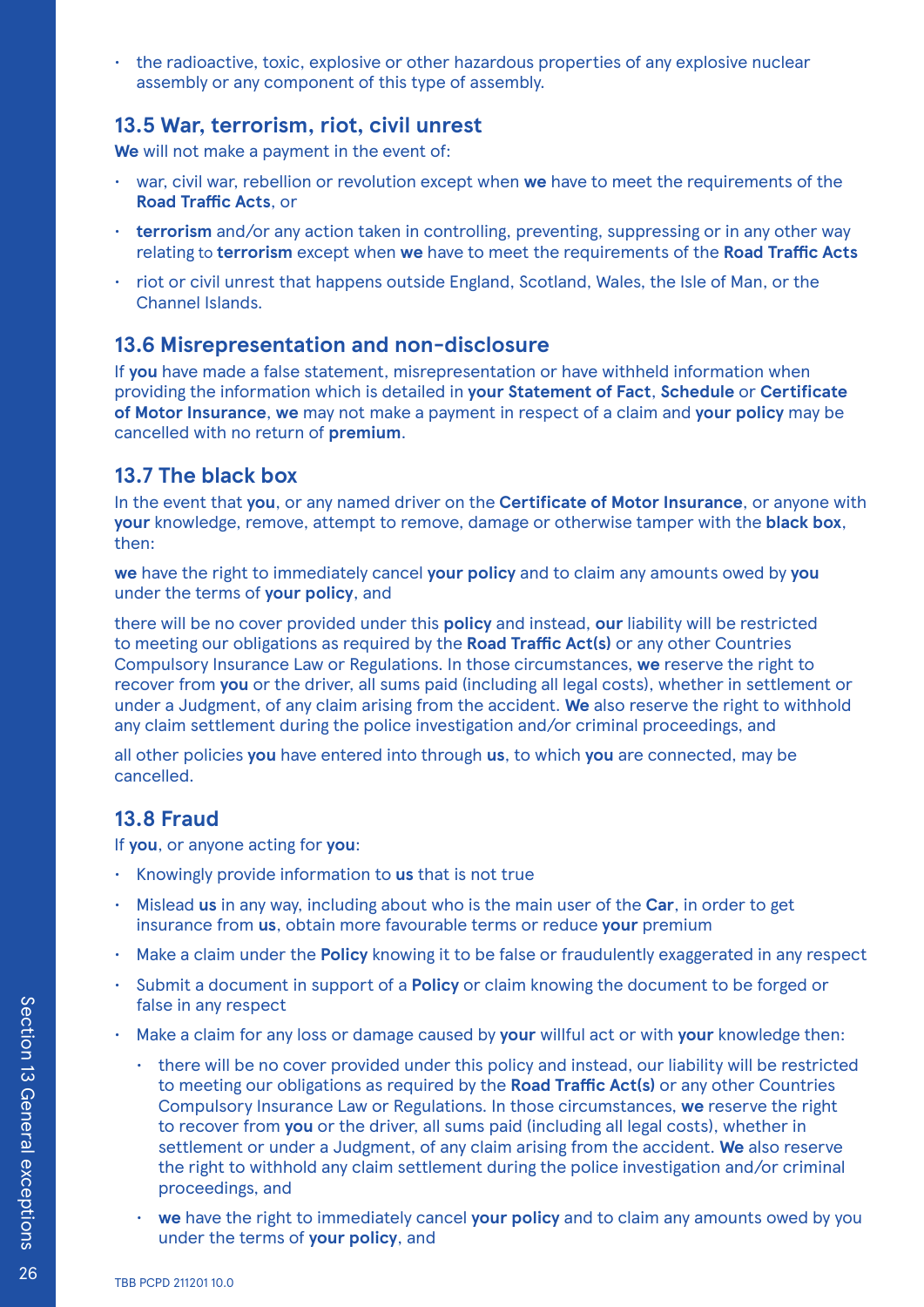- all other policies you have entered into through **us**, to which **you** are connected, may be cancelled, and
- **we** will share this information with other insurers, law enforcement and fraud prevention agencies for the purposes of preventing and/or prosecuting fraud and money laundering.

### **13.9 Public authorities**

**We** do not cover any loss or damage caused, or any expenses incurred by any government, public or local authority legally removing, keeping or destroying **your car**.

### **13.10 Car sharing**

Accepting payments from passengers as part of a car sharing arrangement will not affect **your** cover if:

- the passengers are being given a lift for social, commuting or similar purposes
- **your car** is not built or adapted to carry more than eight passengers
- this is not part of a business of carrying passengers, and
- money received does not produce a profit.

### **13.11 Matters out of our control**

The **black box** requires technology for the collection and transmission of data which may be adversely impacted by events beyond **our** control. **We** will not cover any loss or damage caused by, or related to, any error or fault in the collection and transmission of data resulting from matters which are beyond **our** control, such as power failures, or natural events that cause an interruption in transmission.

#### **13.12 Drink or drugs exclusion**

If a claim occurs whilst **you**, or any person named on your **Certificate of Motor Insurance**, is:

- **driving** over the legal limit for alcohol;
- **driving** under the influence of drugs whether prescribed or otherwise; or
- **driving** and subsequently failing to provide a sample of breath, blood or urine when required to do so, without lawful reason;

then there will be no cover provided under this **policy** and instead, **our** liability will be restricted to meeting our obligations as required by the **Road Traffic Act(s)** or any other Countries Compulsory Insurance Law or Regulations. In those circumstances, **we** reserve the right to recover from **you** or the driver, all sums paid (including all legal costs), whether in settlement or under a Judgment, of any claim arising from the accident. **We** also reserve the right to withhold any claim settlement during the police investigation and/or criminal proceedings.

### **13.13 Unlawful use exclusion**

If a claim occurs whilst **you**, or any person named on **your Certificate of Motor Insurance**, is using **your car** for any criminal purposes (including avoiding lawful apprehension), or deliberately using **your car**:

- to cause damage to other vehicles or property; and/or
- to cause injury to any person and/or to put any person(s) in fear of injury;

then there will be no cover provided under this **policy** and instead, **our** liability will be restricted to meeting our obligations as required by the **Road Traffic Act(s)** or any other Countries Compulsory Insurance Law or Regulations. In those circumstances, **we** reserve the right to recover from **you** or the driver, all sums paid (including all legal costs), whether in settlement or under a Judgment, of any claim arising from the accident. **We** also reserve the right to withhold any claim settlement during the police investigation and/or criminal proceedings.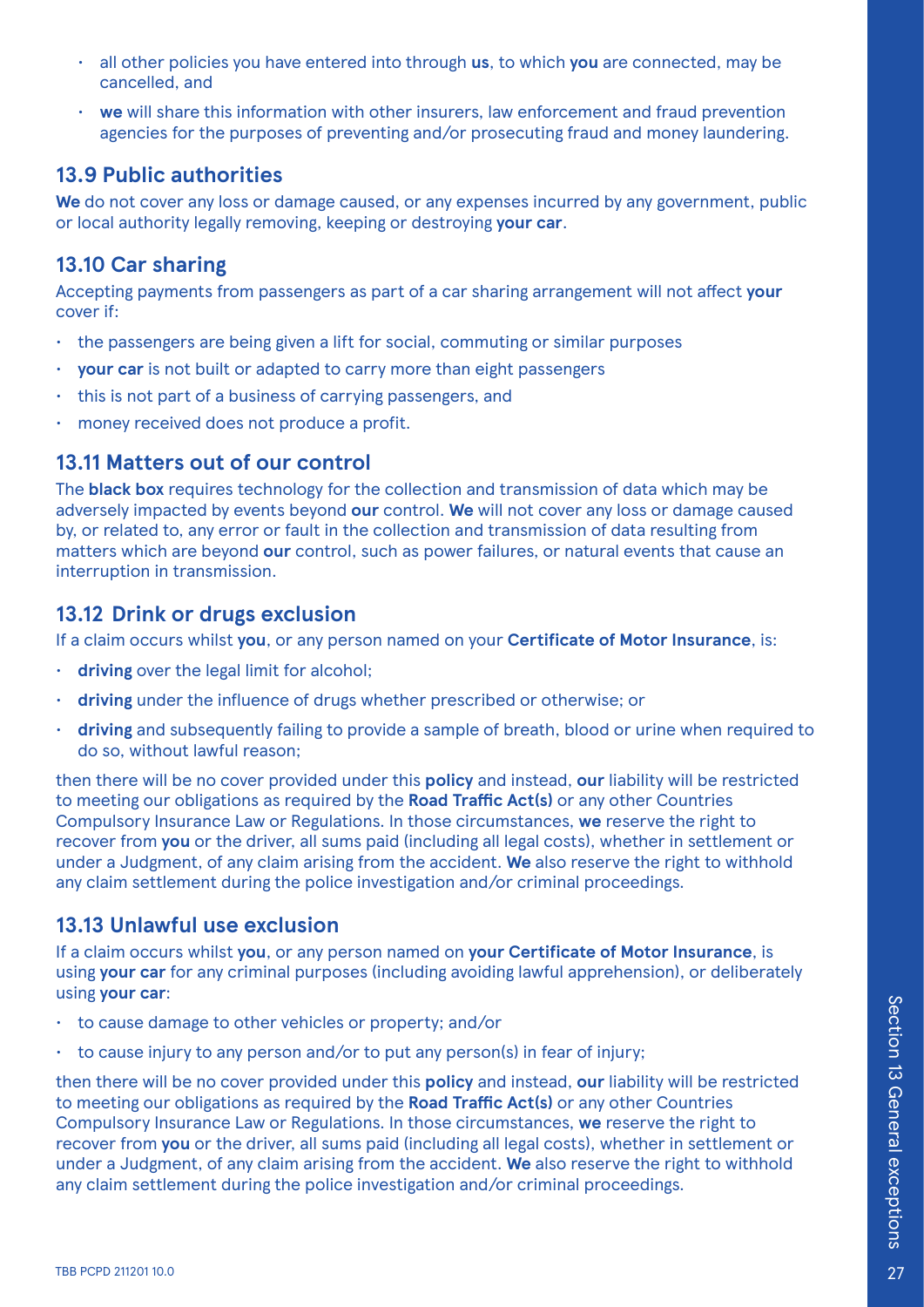# <span id="page-28-0"></span>**Notifying claims and our claims service**

This applies to all claims under this Private Car **Policy** Document other than claims in respect of Section 11 (Motor Legal Protection) where **you** should follow the guidance in Section 11 about making a claim.

If **you** want to make a claim under **your policy**:

- **you** must call **us** as soon as possible after the incident leading to the claim occurs, and no later than 24 hours after discovery of the incident occurring
- give **us** as much information about the incident as **you** can. **We** will explain what this **policy** covers and if **you** have to pay any **excess**
- wherever possible, speak to **us** before **you** make any arrangements for replacement or repair
- do as much as **you** can to reduce or minimise the loss or damage (provided it is safe to do so).

If **you** need to make a new claim **our** team offers help and advice 24 hours a day, 365 days a year and is available on **0330 022 2525**.

Once **you** have contacted **our** claims team, **we** will, wherever possible, take care of all the necessary arrangements e.g. to repair the damage to **your car,** and, provided the incident is covered, settle the bill (apart from the **excess**) directly with the supplier.

If **your car** has been stolen:

- please tell the police if **your car** is stolen and obtain from them a crime reference number
- please call **us** on **0330 022 2525** as soon as possible, or at least within 24 hours of discovering the theft, so **we** can monitor the location of **your car** and liaise with the police.

If **you** wish to make a claim for repairs or replacement to glass in windscreens or windows please call **us** on **0330 022 9449** before any work is carried out.

Occasionally **we** might not be able to confirm immediately that the incident is covered under **your policy**. In this event **we** will still help you in organising the repairs, but **you** will be responsible for any charges which are not covered under this **policy**.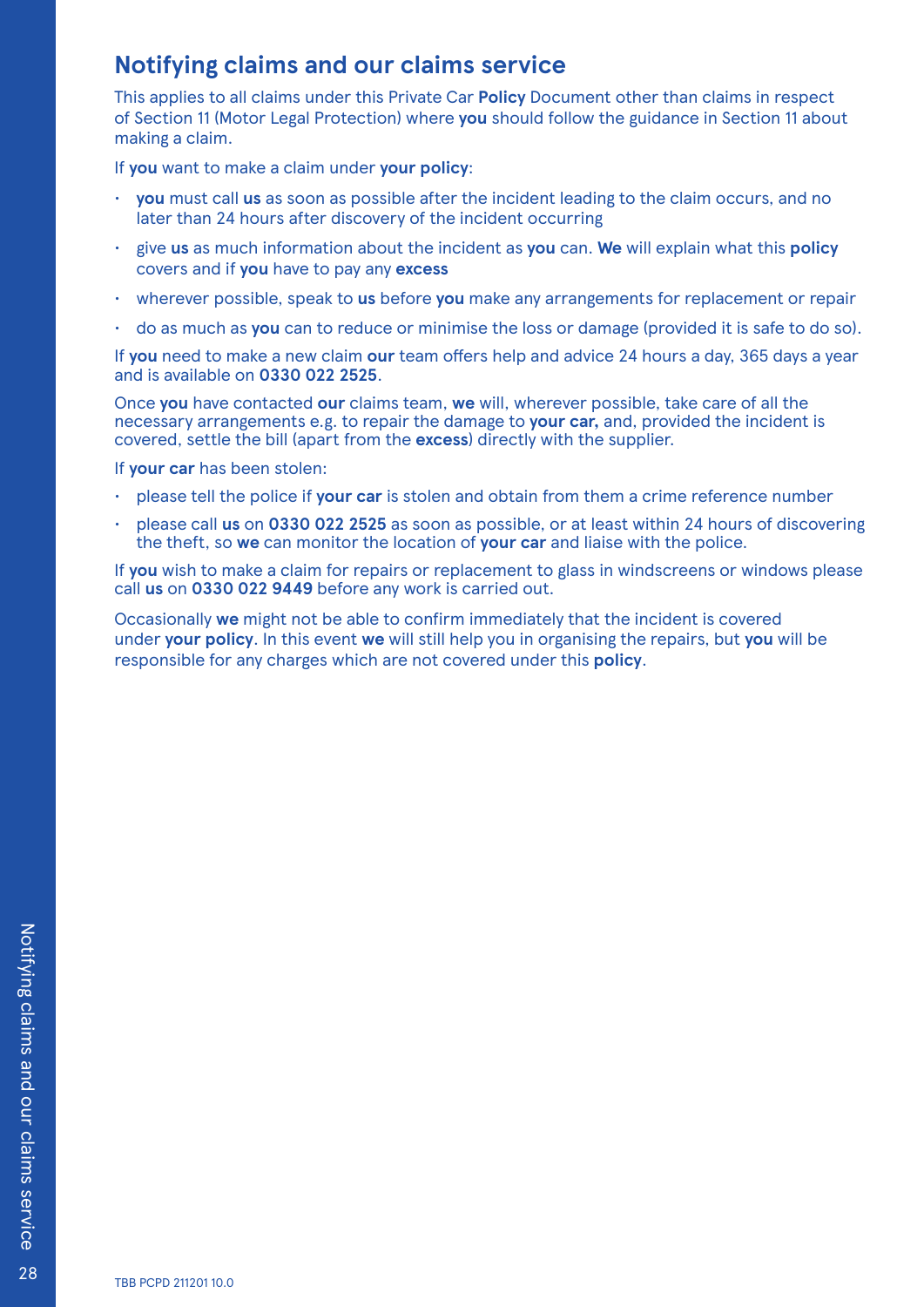# <span id="page-29-0"></span>**If we do not provide the expected service**

**We** aim to provide a high level of service and **we** want **you** to tell **us** when **we** don't. **We** take all complaints **we** receive seriously and aim to resolve them promptly; **we** welcome **your** feedback. **We** will record and analyse **your** comments to make sure **we** continue to improve the service **we** offer.

If **you** need to make a complaint about **your policy** please contact **us** using the following details:

| Address: Complaints Officer at Tesco Bank Box Insurance, PO Box 1308, Newcastle upon Tyne,<br><b>NE12 2BF</b> |
|---------------------------------------------------------------------------------------------------------------|
| Email: complaints.service@boxins.tescobank.com                                                                |
| Telephone: 0330 022 2202                                                                                      |

If **you** need to make a complaint about **your** Claim, the phone number is 0330 022 2525, and the email address is complaints.claims@boxins.tescobank.com

Please quote the **policy** number shown on **your Schedule** and explain the nature of **your** complaint. **We** will then write to **you** with **our** final decision.

If **you** are not satisfied with the final decision regarding **your** complaint or **you** have not received the final decision within eight weeks, **you** can contact the Financial Ombudsman Service at:

Address: The Financial Ombudsman Service, Exchange Tower, London, E14 9SR Website: www.financial-ombudsman.org.uk Email: complaint.info@financial-ombudsman.org.uk Telephone: 0800 023 4567 or 0300 123 9123

**You** must approach the Financial Ombudsman Service within 6 months of either **our** summary resolution or final response letter to **your** complaint. Please note that if **you** do not refer **your** complaint within the 6 months, the Financial Ombudsman Service will not have **our** permission to consider **your** complaint and therefore will only be able to do so in very limited circumstances, for example, if it believes that the delay was as a result of exceptional circumstances.

Whilst **we** are bound by the decision of the Financial Ombudsman Service, **you** are not. Following the complaints procedure does not affect **your** right to seek and take legal action.

# **Financial Services Compensation Scheme**

Each **insurer** is covered by the Financial Services Compensation Scheme (FSCS). If **we** cannot meet **our** liabilities **you** may be entitled to compensation under the scheme. Further information is available at: www.fscs.org.uk